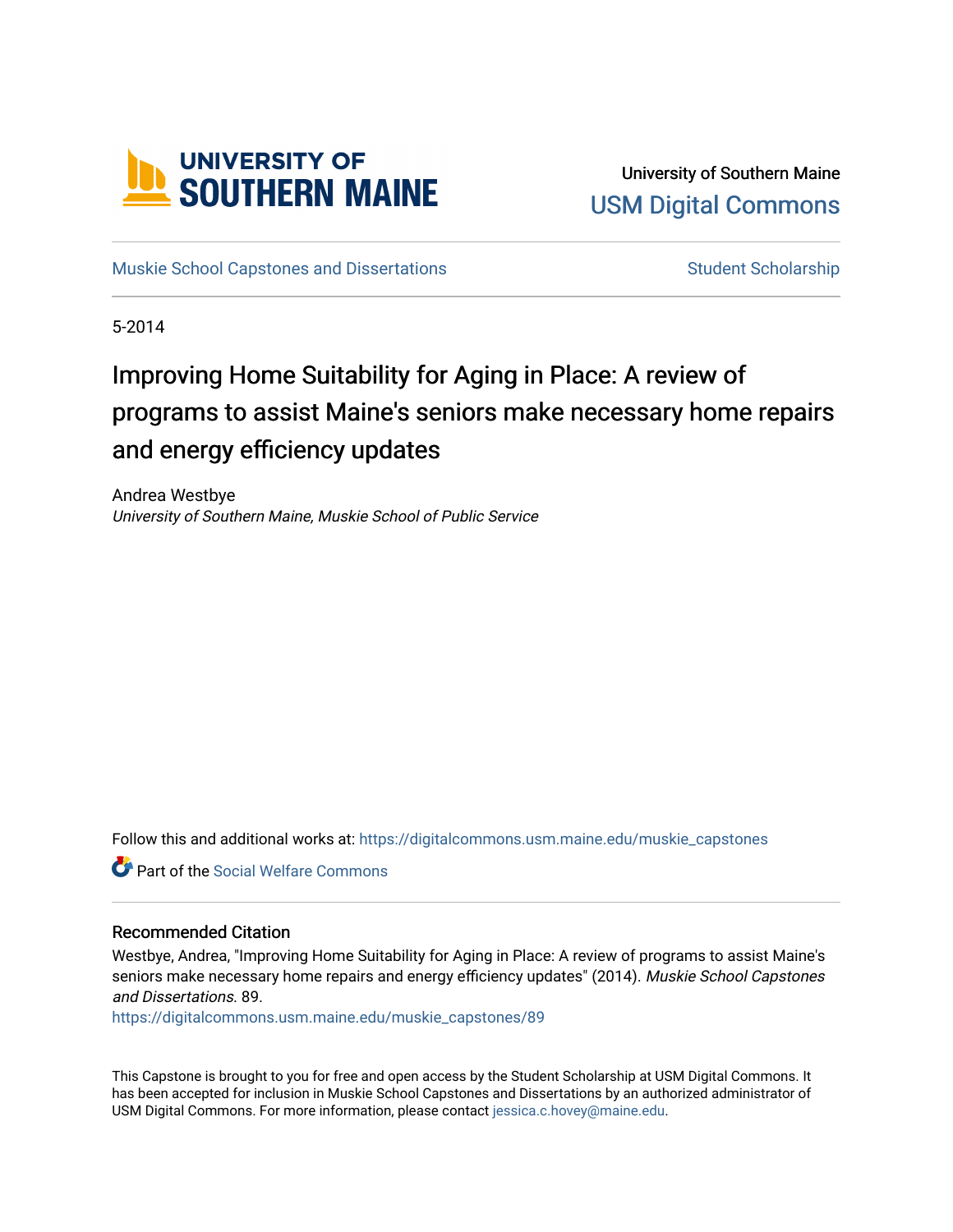# Improving Home Suitability for Aging in Place

A REVIEW OF PROGRAMS TO ASSIST MAINE'S SENIORS MAKE NECESSARY HOME REPAIRS AND ENERGY EFFICIENCY UPDATES

CAPSTONE REQUIREMENT OF THE COMMUNITY PLANNING & DEVELOPMENT PROGRAM

Andrea Westbye ADVISOR: MARK LAPPING MAY 2014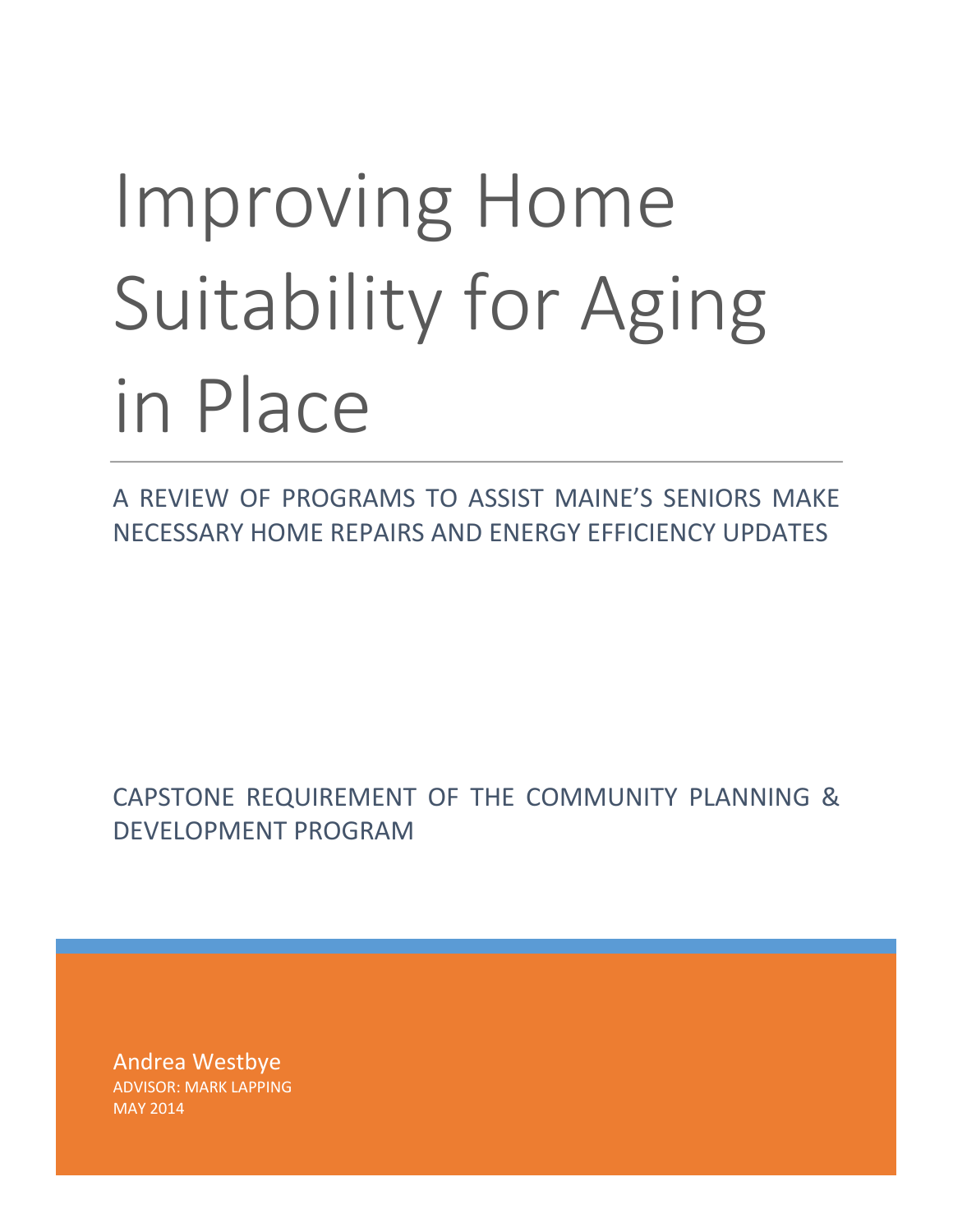# TABLE OF CONTENTS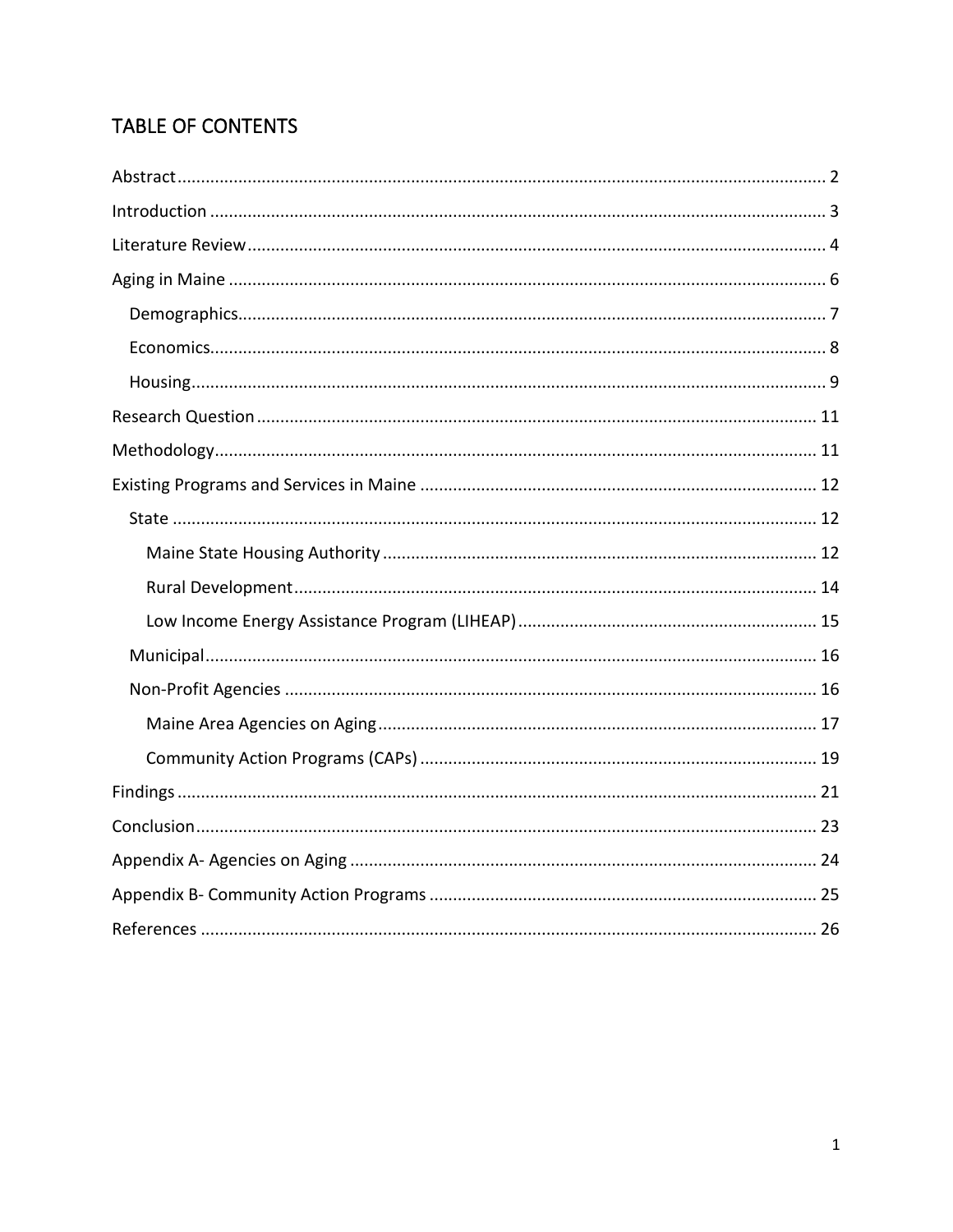# <span id="page-3-0"></span>ABSTRACT

*With its median age of 42.7 years, Maine is the oldest state in the nation and it is getting older. The population 65 and older is growing at a rapid pace and this expansion presents many challenges to communities, particularly in the area of housing. Most seniors want to stay in their homes for as long as possible and adequate, accessible, safe, and affordable housing is a primary factor for successful aging in place. Low income seniors face additional difficulties when aging in place. This paper looks at the availability of home repair/modification and energy efficiency programs for Maine's low income seniors and whether or not those programs reach enough seniors in need. After consideration of information drawn from literature, demographic data, online materials, interviews and email communications, it is evident that these programs are essential for Maine seniors. This paper highlights a few key initiatives already in place. Higher rates of senior poverty and the third oldest housing stock in the country challenge Maine's low income senior homeowners and renters who want to safely and affordably age in place. Finally, this paper examines the numerous barriers to reaching seniors in need and what is needed to overcome these problems.*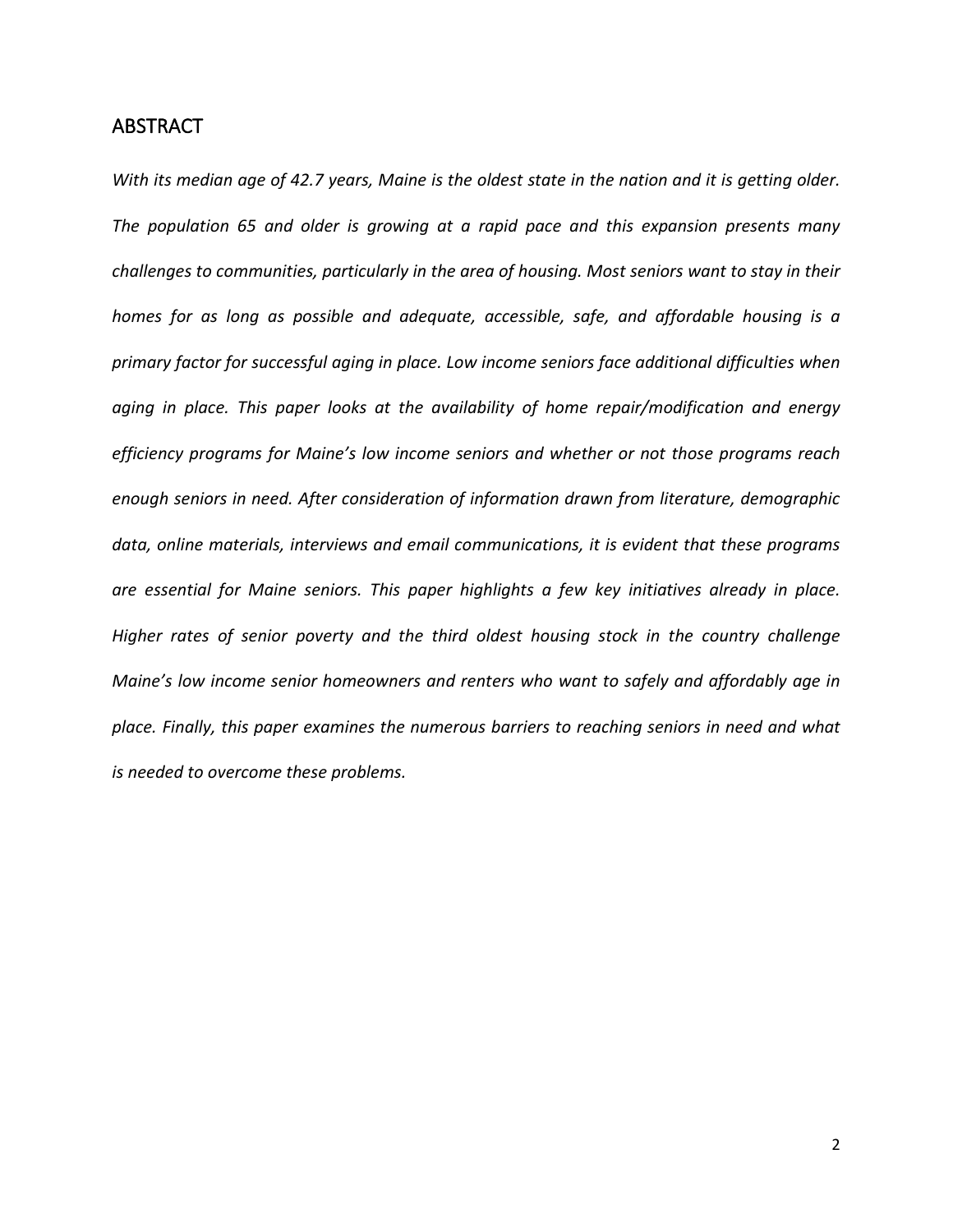# <span id="page-4-0"></span>**INTRODUCTION**

Fueled in part by increasing life expectancy, decreasing fertility rates, and the maturing leading edge of the Baby Boomer generation—those born between 1946 and 1964—our country's population is aging faster now than at any other point in history. From 2000 to 2010, the population of people aged 65 and over grew 15.1%. In comparison, total population growth for the country during that same time period was 9.7%. This is a reversal of growth from 1990 to 2000, during which decade the older population grew at a slower rate than overall population (Werner 2011). The following chart illustrates the expansion of the senior population since 2000 and its dramatic predicted increase by 2030.





Given the current economic climate, including concern over the stability of social security and major cuts to social welfare (such as food and heating assistance programs), this massive growth of our senior population presents numerous challenges for society in many areas, but especially in health care, transportation, and employment. One of the most critical issues our seniors face is housing, particularly in terms of adequacy, safety, accessibility and affordability. While there are a variety of options for senior housing ranging from retirement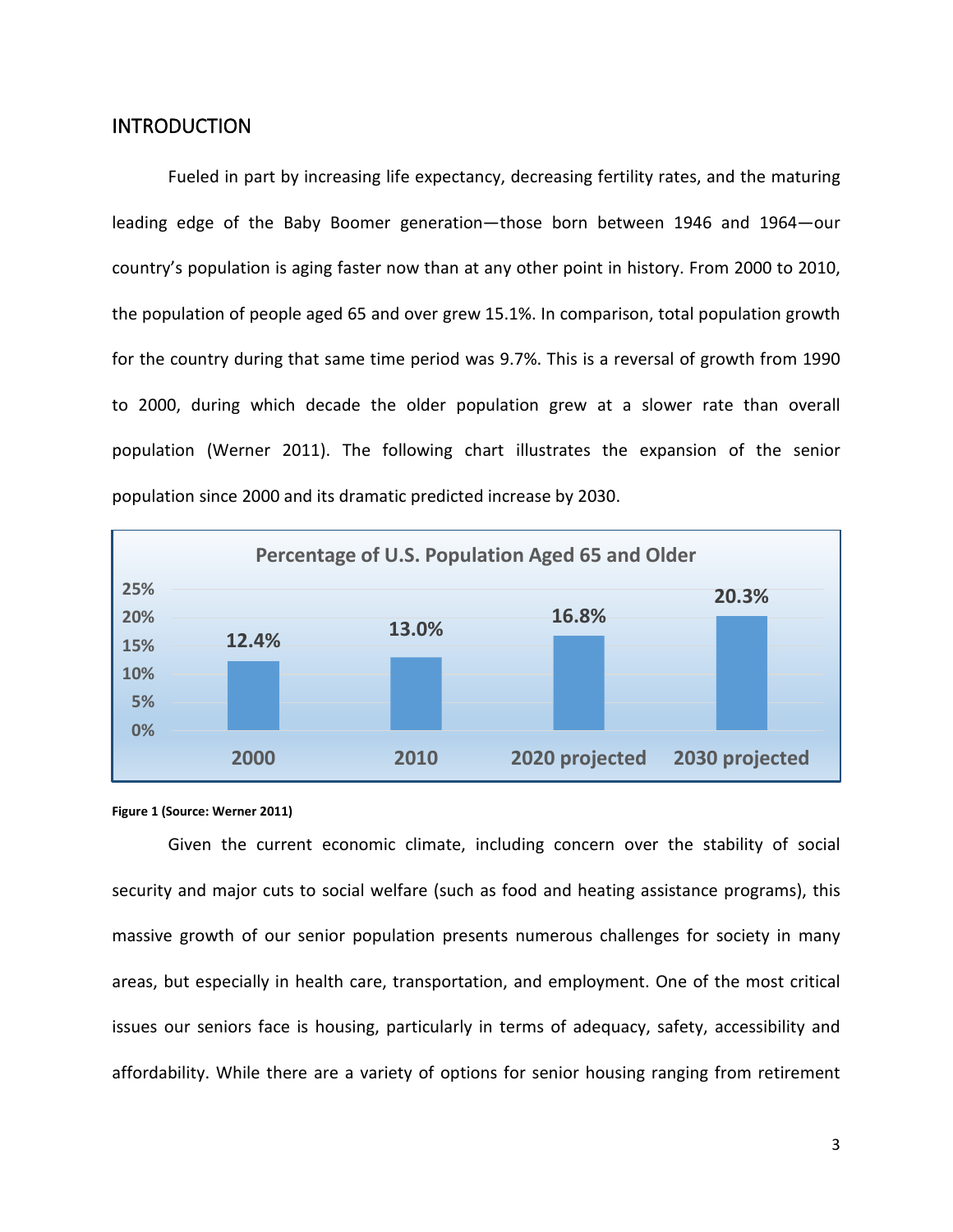communities and senior housing developments to shared housing and assisted living, the majority of seniors live in their own homes and want to do so for as long as possible. For most seniors, staying in their homes, whether as home owners or renters, is their most desired option. AARP surveys have shown that nearly 90% of seniors want to stay in their own homes for as long as possible (AARP 2010). Aging in place is also the most economically feasible alternative for many seniors, as the costs of buying into a senior housing development or moving into an assisted living facility are too high. Seniors who stay in their homes, whether by choice or by circumstance, may require special services that promote aging in place with dignity, security, and continued independence. Low income seniors in particular may need additional assistance to ensure they are able to live at home without having to make sacrifices that could affect the safety and soundness of their living environments.

# <span id="page-5-0"></span>LITERATURE REVIEW

Aging in place is defined by the Centers for Disease Control and Prevention's (CDC) Healthy Living Initiative as "[t]he ability to live in one's own home and community safely, independently, and comfortably, regardless of age, income, or ability level" (Centers for Disease Control and Prevention 2012). Independent living promotes healthy aging in many respects, including posing less of a financial burden on seniors, their families, and communities at large. Seniors who live more self-directed lives at home tend to be more active and engaged in their surroundings (Farber, et al. 2011). Not only does aging in place allow seniors to maintain their independence and autonomy longer, both of which have positive effects on quality of life, but aging in place also grants seniors the ability to maintain their social connections and access to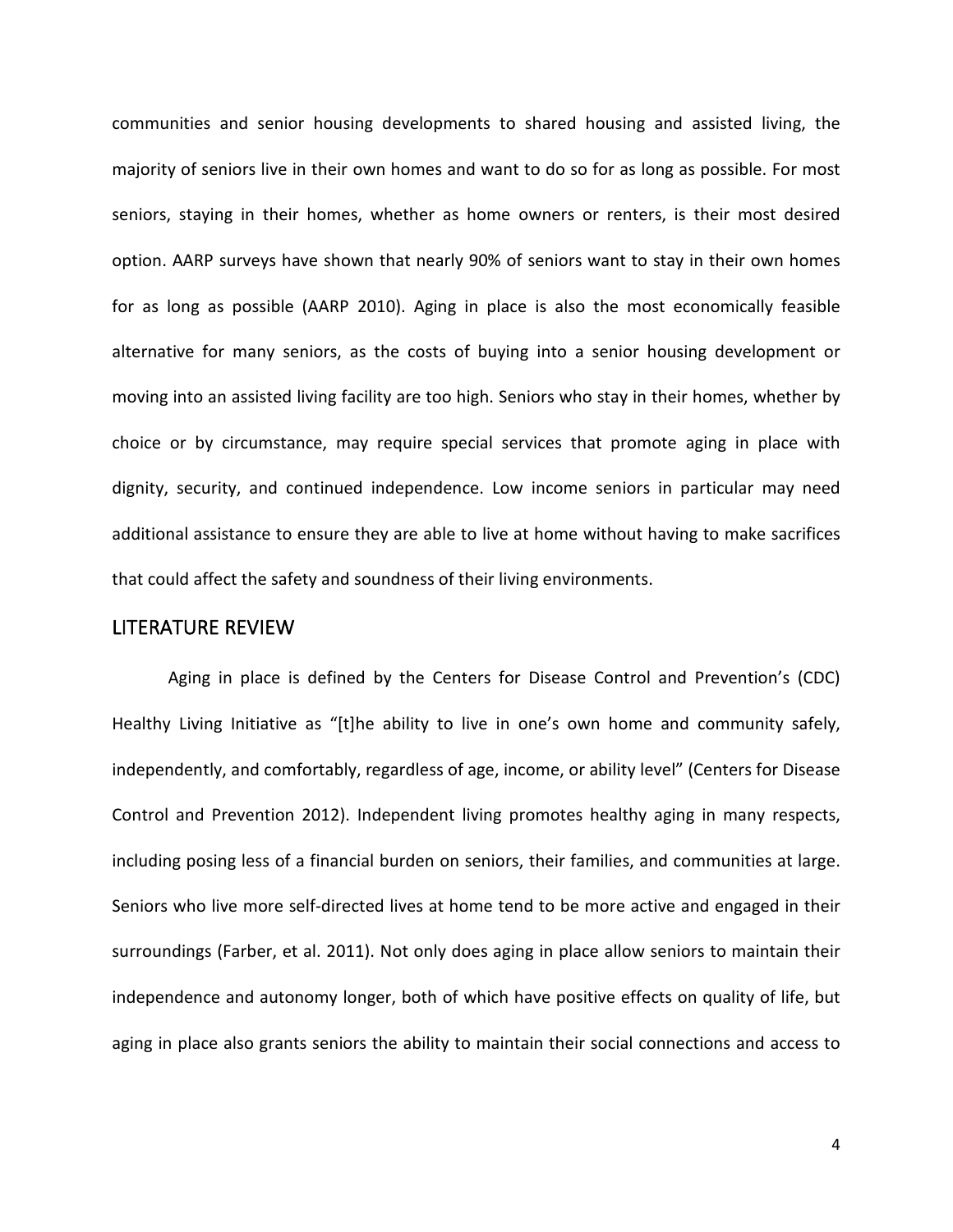community services. Familiarity is another critical factor for successful aging; well-known environments can provide seniors with more comfort and stability (Wiles 2012).

While there are several factors that play important roles in senior independenceincluding access to transportation, health care services, food security, marital/domestic status, and living arrangements (solo or with family or friends)—a primary concern is for the home itself. The suitability of a senior's home to support aging is place has a tremendous impact on quality of life and the ability for seniors to successfully remain independent. There is a need to recognize that some life skills and abilities fade with age and that homes must be adapted as needs change in order to support successfully aging in place (Mynatt, Essa and Rogers 2000). Homes in need of major repairs or that do not have necessary accessibility modifications present a serious challenge to seniors, especially for those without the financial resources or know-how to address these types of issues. For many seniors, the inability to maintain and update their homes has led them to seek alternative housing, which might be in conflict with what they truly desire and what they can reasonably afford. Home repair and modification programs have been instrumental in making aging in place more successful for lower income seniors, even if the fear of stigmatization and loss of control over their environments may be partly responsible for some seniors not seeking assistance (Pastalan 1999, Niles-Yokum and Wagner 2011).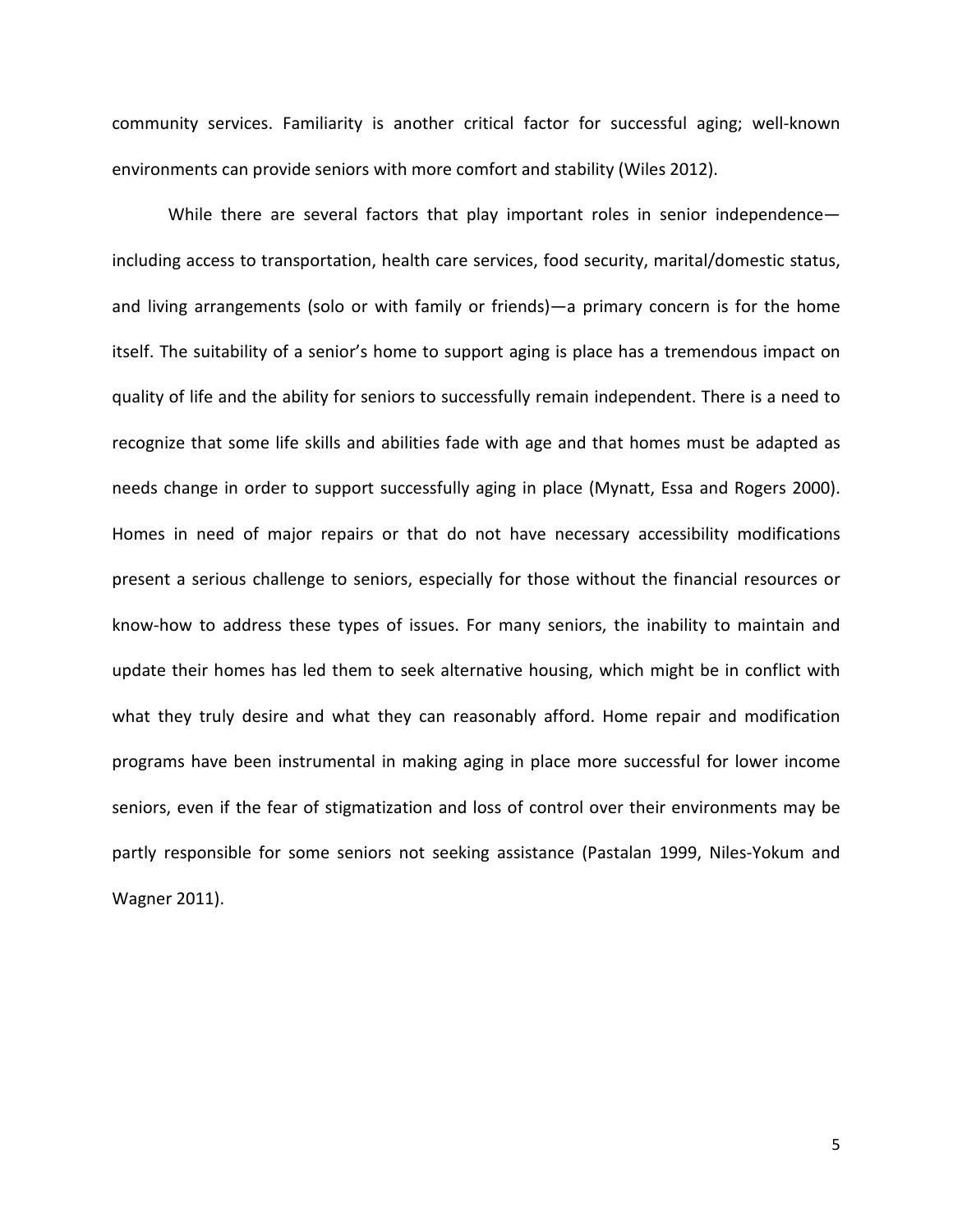# <span id="page-7-0"></span>AGING IN MAINE

As of 2010, Maine's median age of 42.7 years, in comparison to 37.2 years for the country as whole, makes it the oldest state in the nation (U.S. Census Bureau 2010). In addition to being the oldest state, Maine is third after Florida and West Virginia in having the greatest percentage of population aged 65 and older. Maine is also the only state along with Rhode Island in which the percentage of every county's senior population is higher than the national average (Howden 2011, Werner 2011). A number of reports have raised serious concerns over Maine's ranking as the oldest state in the nation. The senior population is anticipated to double in absolute numbers from 2000 to 2030—and rise from 14% of the population in 2000 to 22% projected by 2030—and is expected to outpace total population growth in the state during that same time. The majority of seniors will be concentrated in rural and coastal areas, which will pose—among other things—transportation challenges, particularly for those areas not adjacent to major transportation hubs. Because Maine's housing market has primarily been single-family homes for younger families, communities will face challenges in planning housing suitable to fit seniors' needs (and affordability) as the state continues to age at a rapid rate (Colgan 2006). It is imperative that aging in place programs and policies are comprehensive and collaborative and that they address all aspects of community building, from infrastructure and community services to transportation and housing (Maurer, Parham and Kimball 2013).

Concentrated efforts to support aging in place benefit not only Maine's seniors but also their communities. 20% of seniors 70 years and older are currently eligible to live in nursing homes; this percentage will most certainly increase as the state's senior population continues to boom. For every day a nursing home-eligible senior is able to stay at home, an estimated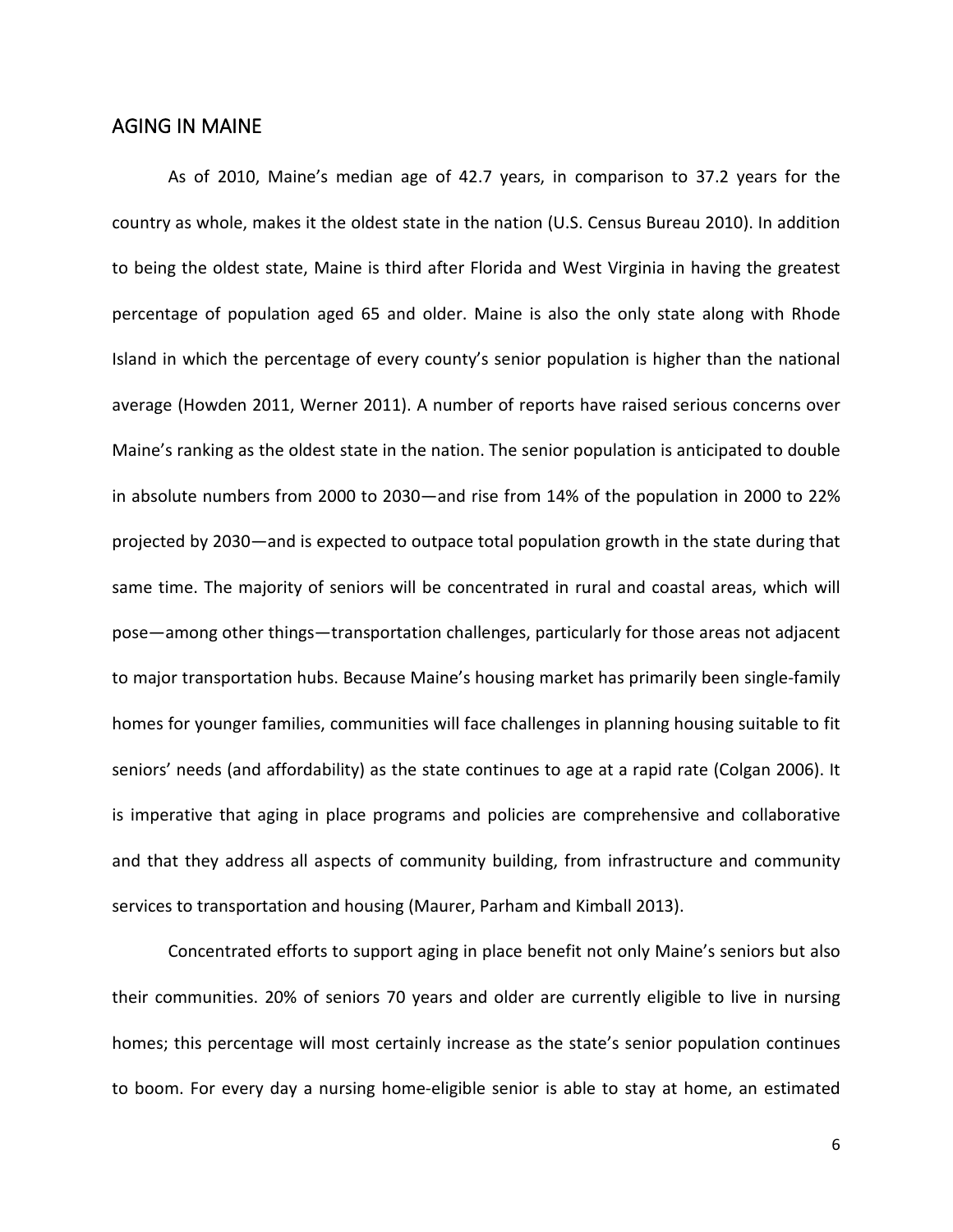\$140 in taxpayer dollars are saved and already burdened senior living facilities are not strained even more (Maine Association of Area Agencies on Aging 2014). The Portland Press Herald's ongoing special series on the challenges of aging in Maine has highlighted the problems many lower income seniors face in housing, including lengthy waiting lists for senior housing developments. Those who cannot afford to move, or who waiting for an affordable housing unit to open up, are often overly burdened by rising housing costs, including heating, maintenance, and renovation (Bouchard 2013).

# <span id="page-8-0"></span>**Demographics**

As mentioned above, Maine is the oldest state in the nation. The percentage of Maine's 65 and older population increased from 14.4% in 2000 to 15.9% in 2010 and this growth for seniors is expected to continue its boom until 2030, when the percentage of seniors is predicted to rise to 22% before plateauing. Figure 2 below compares Maine's senior population to the U.S.



**Figure 2 (Source: U.S. Census 2010)**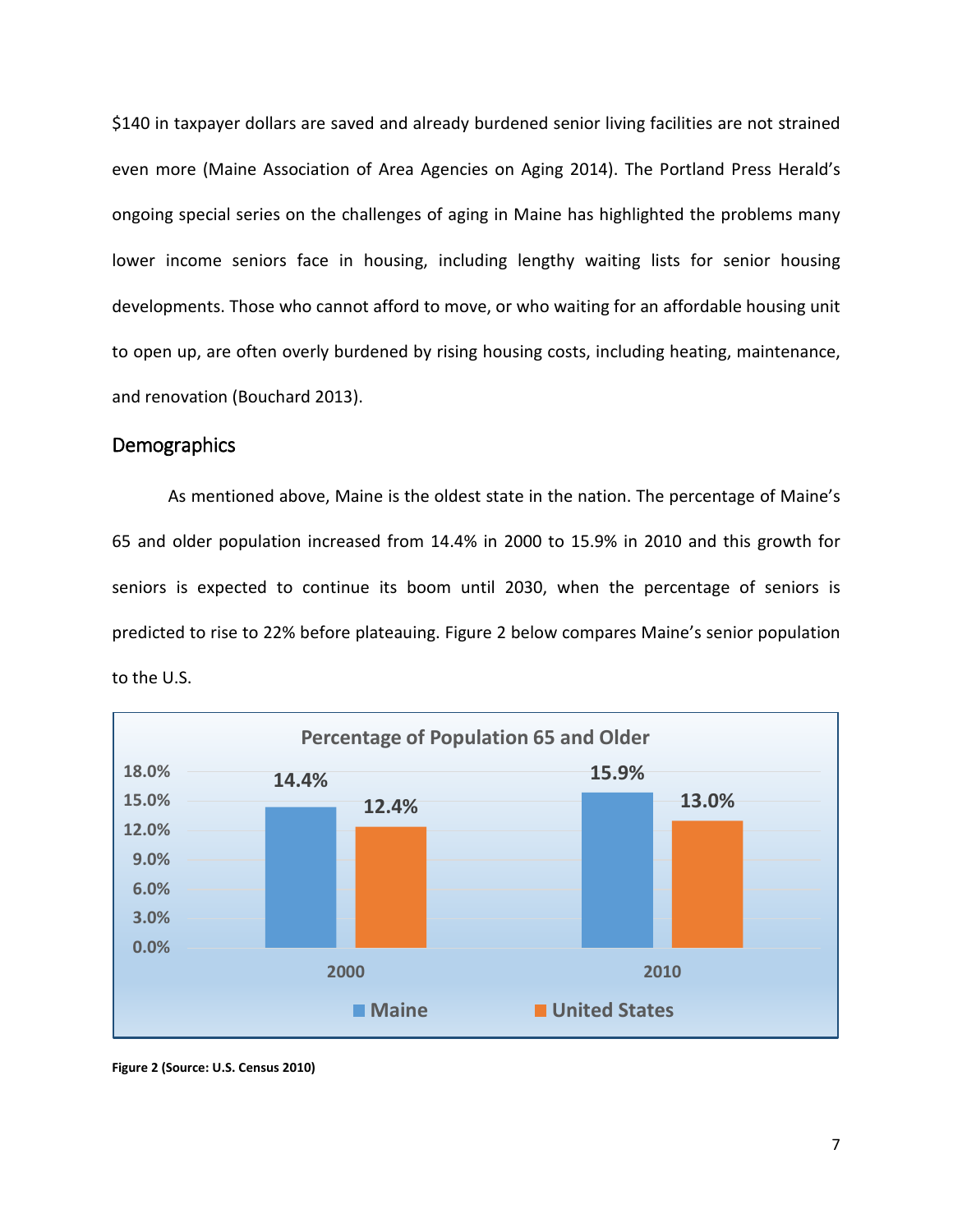In addition to being the oldest state in the country, the median age of Maine's seniors 65 and older is one of the highest at 74.1 years. Women make up 56% of Maine's seniors. Of all senior households in the state, 43.6% are comprised of married couples while 47.0% live alone (U.S. Census Bureau 2012).

# <span id="page-9-0"></span>Economics

While Maine's overall poverty rate is lower than the U.S. average, the poverty rate for seniors is higher in comparison to the rest of the country. Figure 3 below shows both local and national levels of senior poverty.



#### **Figure 3 (Source: Margaret Chase Smith Policy Center 2011)**

These rates vary across the state; for example, Somerset County seniors have the highest level of elder poverty at 14.1 %, while seniors in Cumberland County have the lowest at 6.1% (Margaret Chase Smith Policy Center 2011). Even seniors who don't fall under federal poverty guidelines struggle with affordability issues. 10.4 % of all Maine's seniors receive Supplemental Nutrition Assistance Program (SNAP) funds, formerly known as food stamps. A high housing cost burden—in which 30% or more of gross monthly income goes toward housing expenses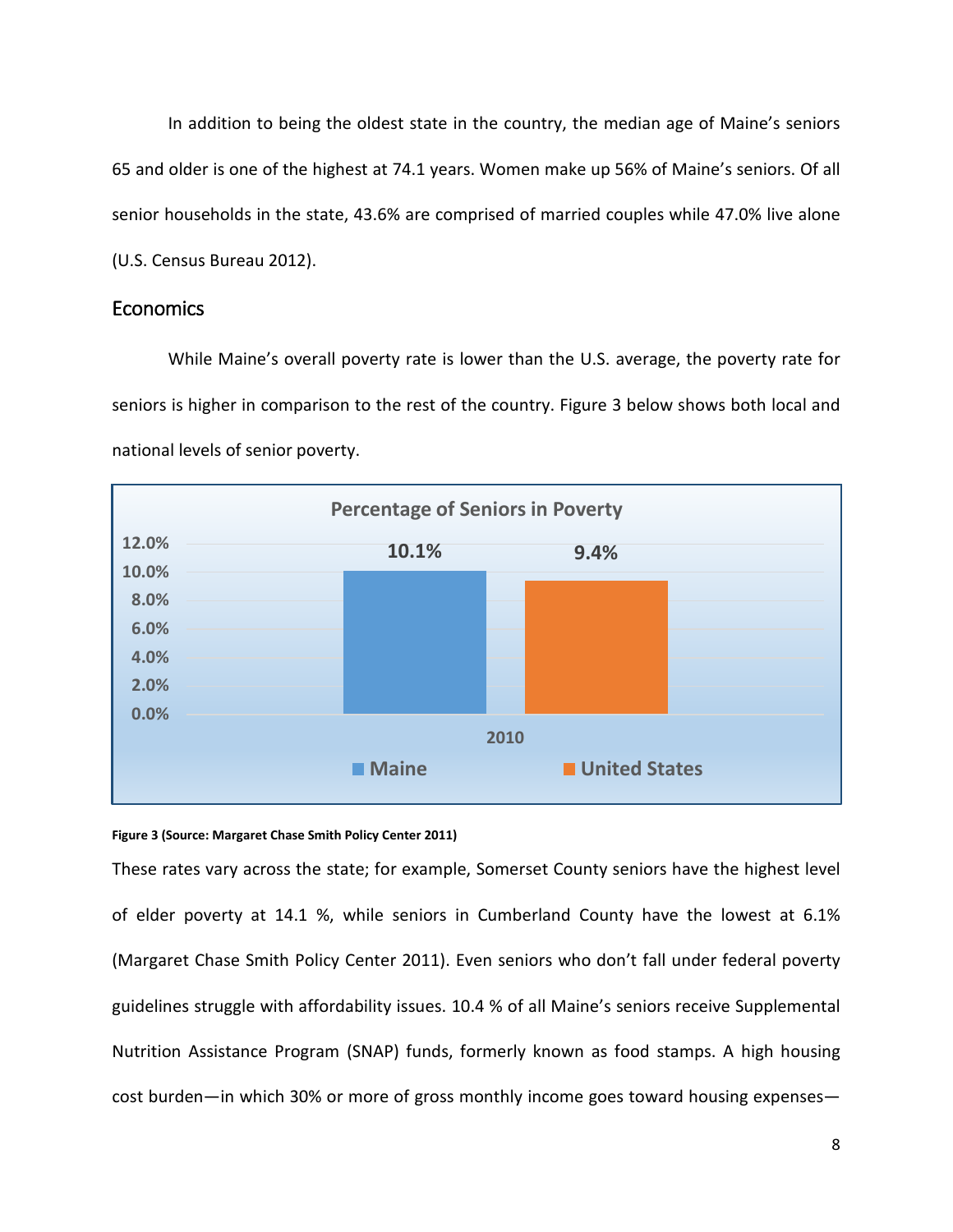affects one-third of all seniors in Maine. Mortgages and monthly rents only make up a part of the overall housing cost. Heating and utilities, property taxes, and general maintenance costs are there even if the homeowner owns their house outright. Renters might be responsible for all heating and utility payments in addition to rent. For seniors on fixed incomes, even smaller housing costs can be a major drain and home repairs or renovations of any size might not be economically feasible. The majority of seniors are not in the labor force; over 93% receive social security income, while just under half have retirement income coming in. However, 15.6% of all seniors are still employed. With the future of social security in doubt, pensions falling by the wayside, and continued cuts to safety net programs, the number of seniors in the workforce will most likely expand (Werner 2011, U.S. Census Bureau 2012).

#### <span id="page-10-0"></span>Housing

Maine has a long tradition of homeownership and the state has one of the highest homeownership rates in the country. Nearly 78% of seniors 65 and older own their homes and the majority do not have mortgages against their properties. A particular challenge for Maine's senior homeowners and renters is the age of their homes. The state's housing stock is the third oldest in the nation; almost a third of all housing in Maine was built prior to 1940 (nearly 78% prior to 1980) and is comprised primarily of single-family units. Not only do older homes tend to come with higher maintenance costs, but many also lack efficiency updates that would bring down monthly utility payments. Older roofs, drafty windows, and outdated heating systems are common in older homes and the costs to update can be prohibitive and out of reach. In addition, older homes can present accessibility issues, such as narrow doorways, steep stairs, and lack of safety accessories in the bathroom. These homes would require modifications to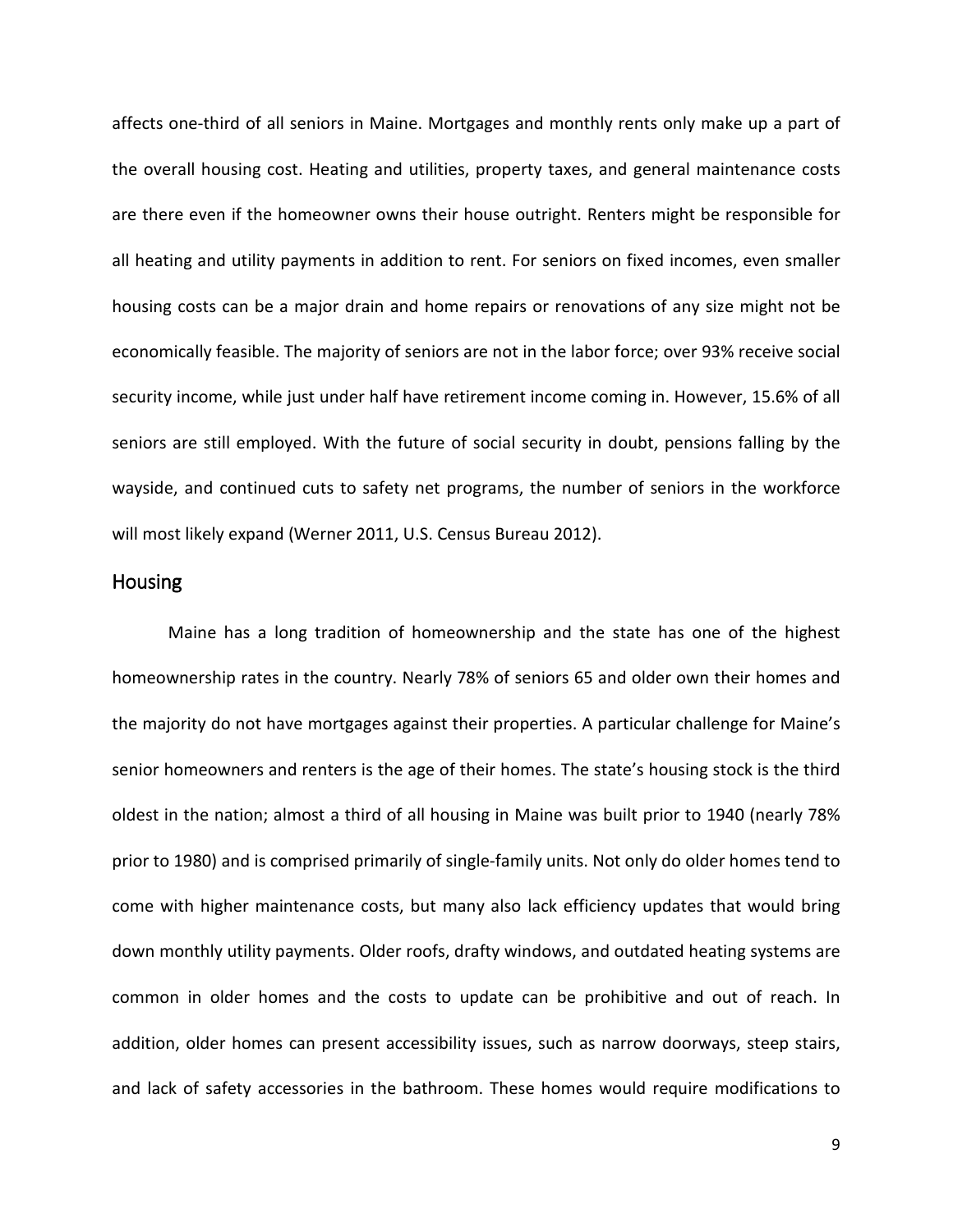make them safer, more suitable and more adequate for seniors with mobility concerns. According to a 2012 Elder Needs Assessment commissioned by the Maine Association of Area Agencies on Aging, 22% of residents 60 years and older stated that their homes do not meet their physical needs (Critical Insights 2012).

Compounding the problems that come with older housing is Maine's overreliance on fuel oil for home heating. At over 70%, Mainers have the highest percentage of homes using fuel oil heat in the country. Oil prices have risen dramatically in recent years; the average cost per gallon for fuel oil has gone from \$1.88 in October 2004 to \$3.76 in October 2014, with occasional spikes over \$4.00. When combined with older, inefficient heating systems, the cost of oil is especially burdensome for low income seniors and those on fixed incomes (Governor's Energy Office 2014, U.S. Census Bureau 2012).The following chart illustrates variety of heating types in Maine and clearly illustrates the dependence on fuel oil.



**Figure 4 (Source: U.S. Census Bureau 2012)**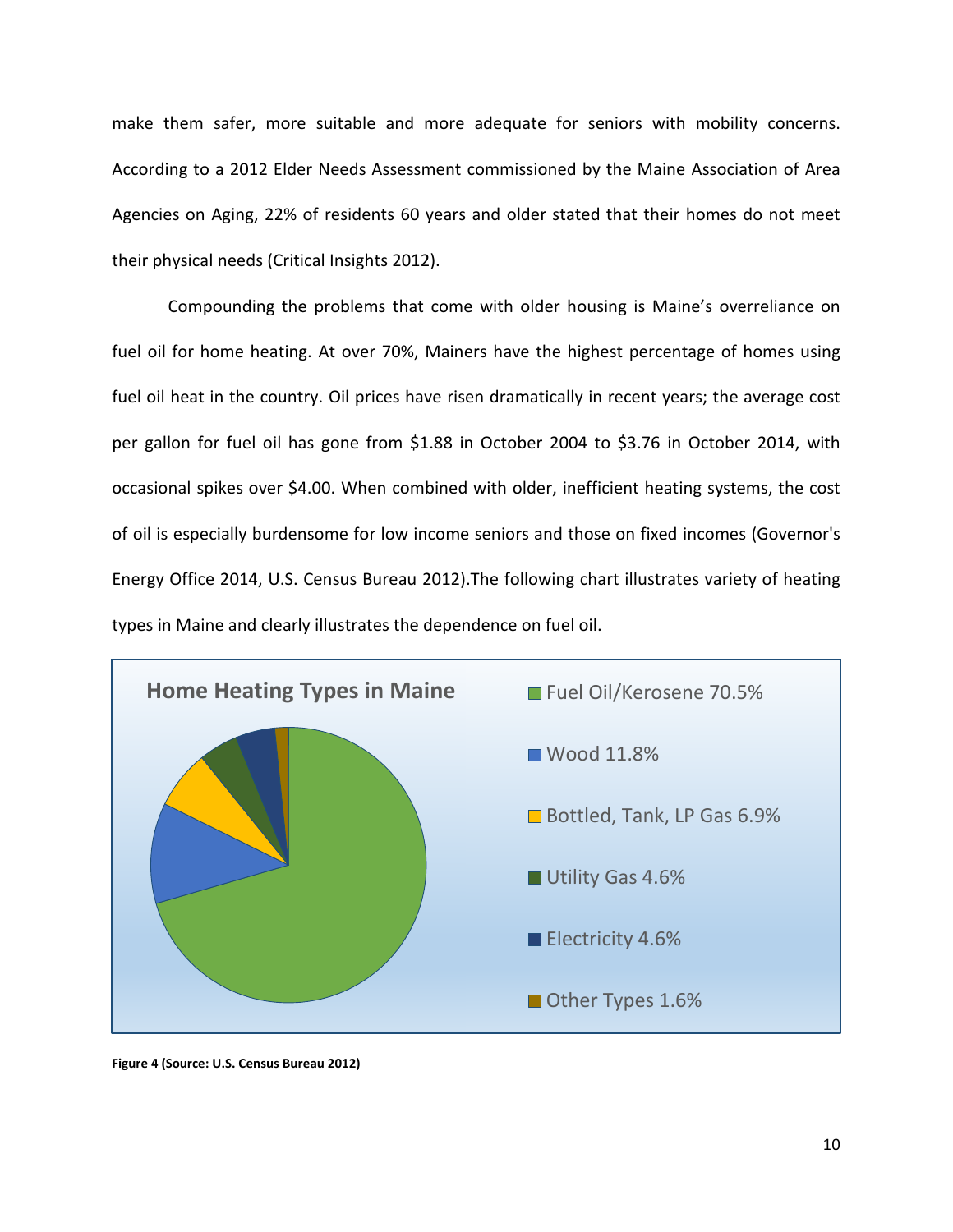# <span id="page-12-0"></span>RESEARCH QUESTION

Maine's growing senior population means there is a greater need for programs that provide seniors—low income seniors in particular—with assistance in making their homes safer and more affordable for aging in place. The trifecta of an aging population, higher senior poverty rates, and older housing stock presents serious challenges in supporting seniors who want stay at home for as long as possible. What home heating/repair/modification programs are offered by various state, municipal and non-profit agencies here in Maine and do these programs reach enough seniors in need?

# <span id="page-12-1"></span>**METHODOLOGY**

For this paper, I used a variety of methods to obtain the information presented. I relied on demographic data from the U.S. Census Bureau, including data from the 2010 Census and 2008 – 2012 American Community Survey, as well as demographic data from reports prepared by the Maine Association of Area Agencies on Aging. I also did a literature review on aging in place to understand what it means, why it is important to support, and what might be missing or not fully included in the current literature. Finally, I did internet research to find existing programs in Maine and supplemented that with phone calls and emails from program specialists from both state and non-profit agencies.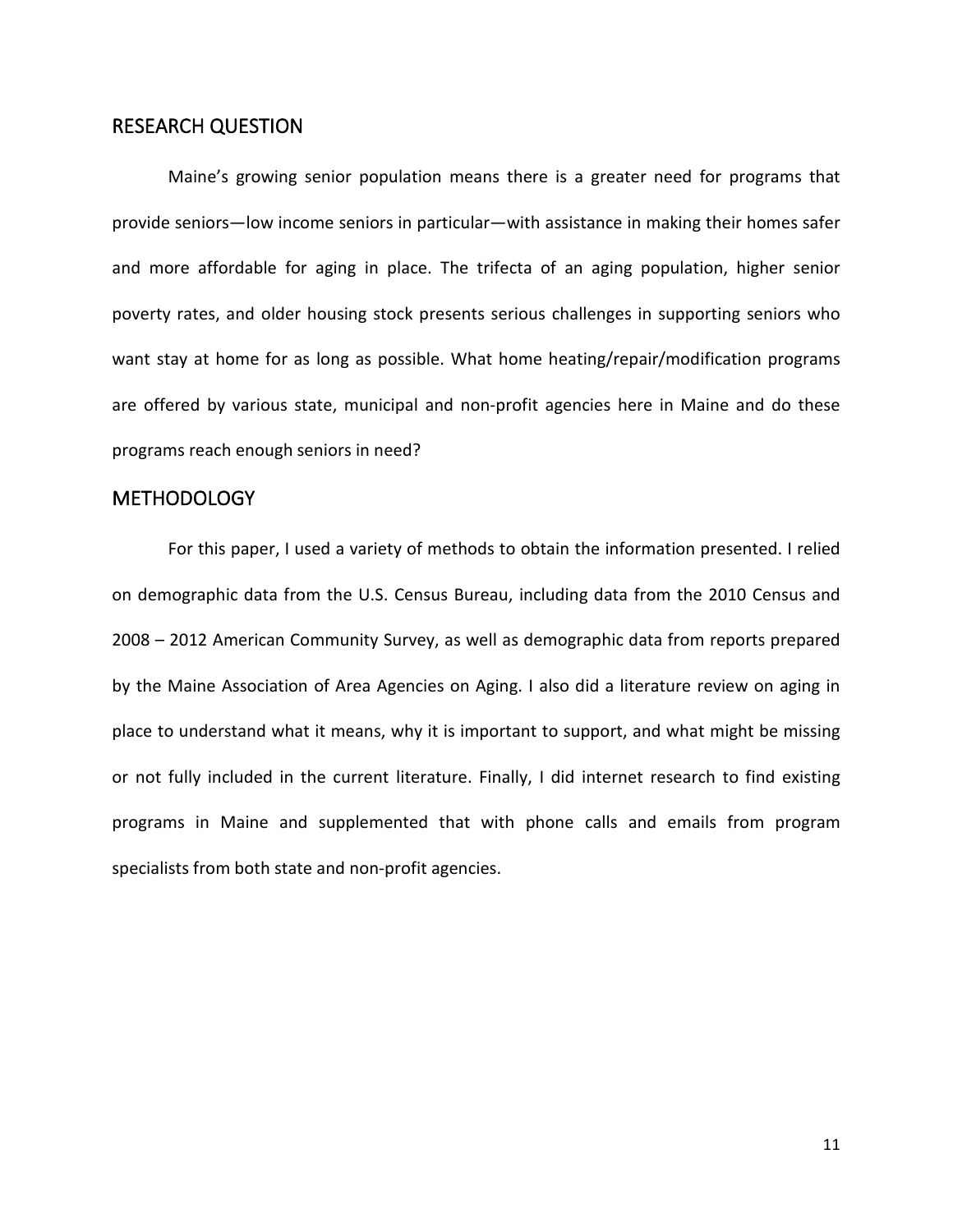# <span id="page-13-0"></span>EXISTING PROGRAMS AND SERVICES IN MAINE

# <span id="page-13-1"></span>State

<span id="page-13-2"></span>Maine State Housing Authority

Created by the state legislature in 1969, the Maine State Housing Authority (MSHA) is a quasi-independent state agency that oversees many housing-related programs and services. Their stated mission is to "assist Maine people in obtaining and maintaining quality affordable housing and services suitable to their housing needs" (MaineHousing 2013). Much of MSHA's efforts are focused on low interest, low/no down payment mortgages for first time homebuyers who cannot obtain conventional financing, but the agency also offers resources for existing homeowners and renters. There are several options for both homeowners and renters who need to make health, hazard, and energy improvements to their homes or who might need assistance making payments for heating. These programs have strict income eligibility guidelines as they are geared for lower income applicants.

- $\triangleright$  Elderly Hardship Grant
	- o Limited to homeowners 62 and older and those whose income is at 50% of area median income or below.
	- o Can used for a range of repairs and renovations, including roof and chimney repairs, replacement of doors and windows, structural improvements, and handicap accessibility modifications.
	- o Direct client servicing is through the community action agencies located throughout the state; MSHA allocates set funds directly to these agencies.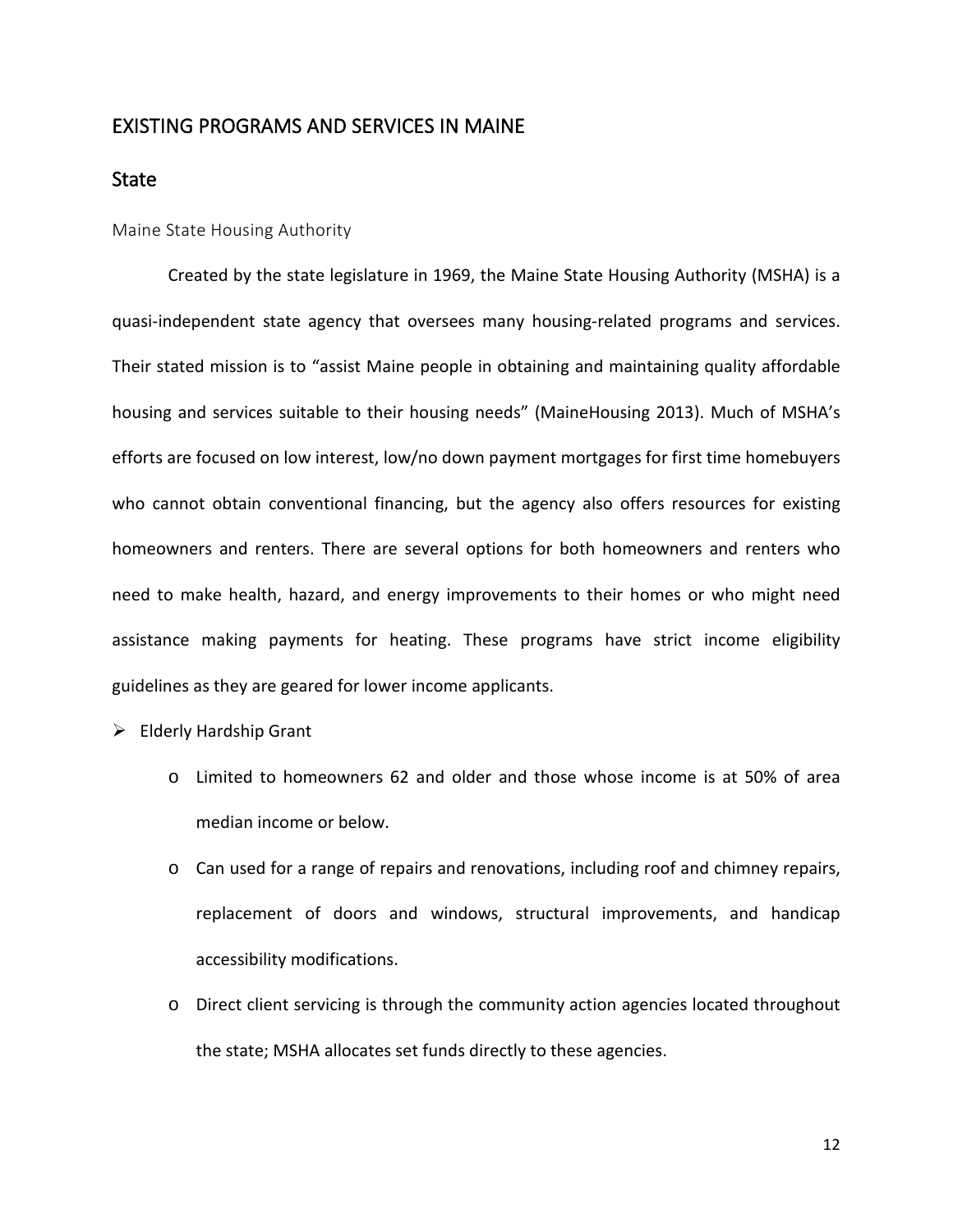The Elderly Hardship Grant is one of MSHA's most requested programs. While the grant is typically capped at \$5,000 per application, waivers up to \$6,500 can be granted depending on the work to be done. The amount of grants awarded in recent years has increased, but this is primarily due to available dollars being stretched and not because of additional funding.



#### **Figure 5 (Source: MSHA 2013)**

According to Program Specialist Amber McAllister, program funding has been cut nearly in half over the last three years but MSHA is doing what it can to award more grants. Waiting lists for the program are long, especially in higher population counties such as Cumberland. Roof repairs are the most common use for the grant (McAllister 2014).

In addition to the Elderly Hardship Grant, low income seniors have additional options for assistance through MSHA. While not geared specifically for seniors, the following programs are designed to help both low income homeowners and renters make their homes more energy efficient and ultimately more adequate and affordable.

- Weatherization Program
	- o Available to both homeowners and renters; no age restrictions.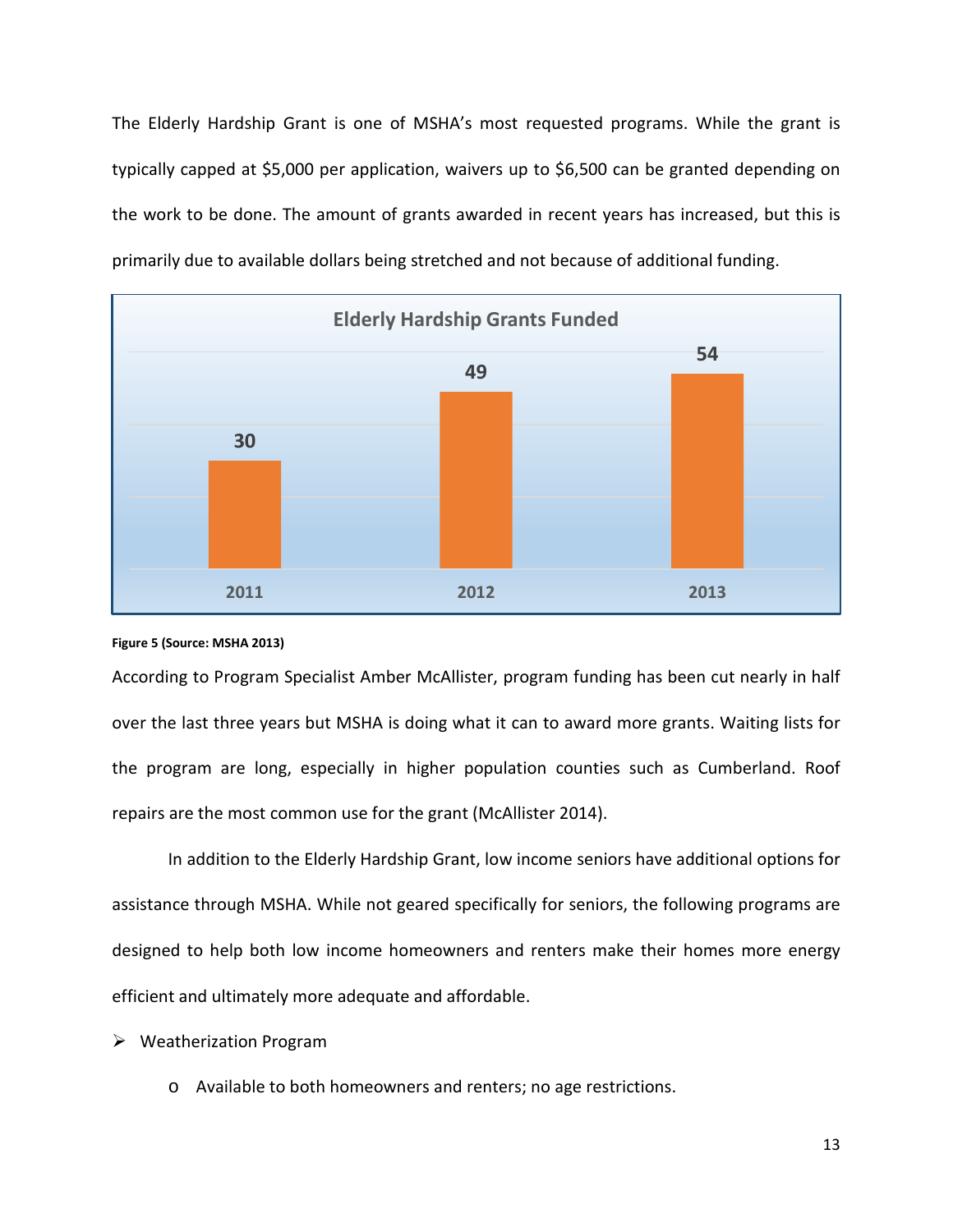- o Grants for home energy efficiency improvements, including insulation, weatherstripping, and caulking.
- o Home must be in good structural condition to qualify.
- $\triangleright$  Central Heating Improvement Program (CHIP)
	- o Available to both homeowners and renters; no age restrictions.
	- o Grants to repair/replace central heating systems that are dangerous, malfunctioning, or inoperable.
	- o Maximum grant is \$3,000.

#### <span id="page-15-0"></span>Rural Development

Through its many programs, the Rural Development (RD) office works to improve the quality of life for those living in rural areas. As with MSHA, RD is a major source of financing for low income homebuyers who do not have down payment funds required for conventional financing. There is not a first-time homebuyer requirement, which makes the program available to a wider range of applicants. In addition to mortgage financing, RD's Single Family Housing Program provides existing low income homeowners in eligible rural areas a number of options to make their homes safe, sanitary, and decent.

- $\triangleright$  Section 504 Direct Loan Program
	- o 1% loans to repair, improve, or modernize single family homes.
	- o Limited to homeowners at or below 50% of area median income.
	- o Not specifically for seniors but is an option for those who demonstrate an ability to repay a loan and therefore do not qualify for a grant.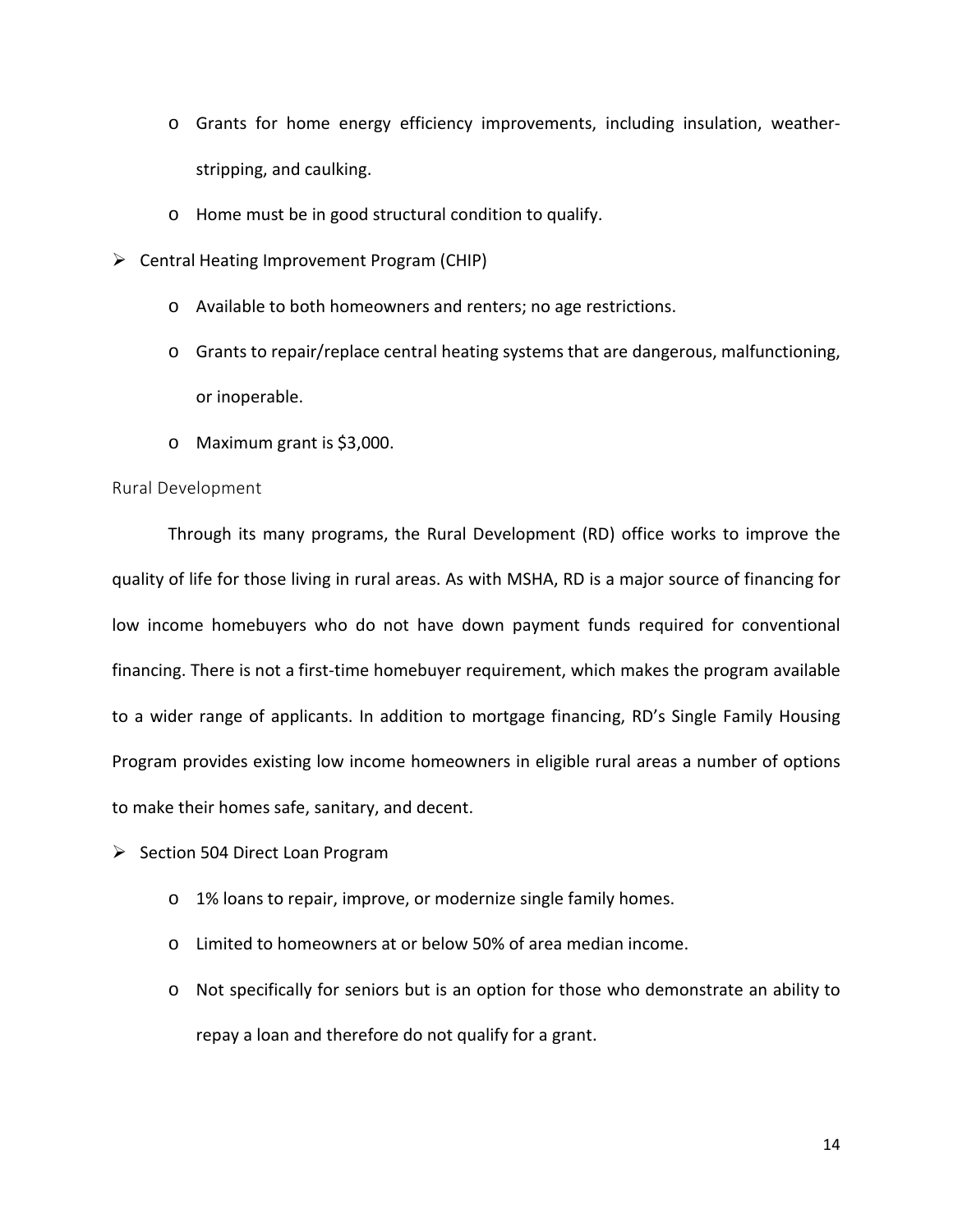In Fiscal Year 2013, RD did 28 504 Direct Loans totaling \$184,282. This was down from FY 12, during which RD did approximately 50 loans totaling \$218,070 (Henderson 2014).

- $\triangleright$  Section 504 Grant Program
	- o Grants for homeowners 62 and over who cannot show ability to repay for the 504 Direct Loan.
	- o Can be used to remove health and safety hazards and for handicap modifications for accessibility.

In Fiscal Year 2013, RD did 56 504 Grants totaling \$340,846. This too was down from FY 12, during which RD did 106 grants at a total of \$860,782. In 2013, there were also 36 Loan/Grant combinations totaling \$155,735 in loan funds and \$205,431 in grant funds (Henderson 2014).

According to Rachel Henderson, Program Support Technician, funds allocated by the national office for these programs vary each year. Funding is not received all at once, so RD will create a priority list from the applicant pool and use funds from a reserve account until they receive their allocation from the national office. The state office can request additional funding if they use all of their initial allocation, but money for the program is tight. Applicants are served on a first-come first serve basis, so the sooner in a fiscal year an application is received the more likely it is to be approved (Henderson 2014)

<span id="page-16-0"></span>Low Income Energy Assistance Program (LIHEAP)

Established in 1981 and funded by the federal government, LIHEAP funds provide help for low income homeowners and renters in paying heating costs. In Maine, the program is administered by the Maine State Housing Authority and most who qualify for LIHEAP also qualify for MSHA's weatherization and CHIP funds as well. In 2013, the majority of recipients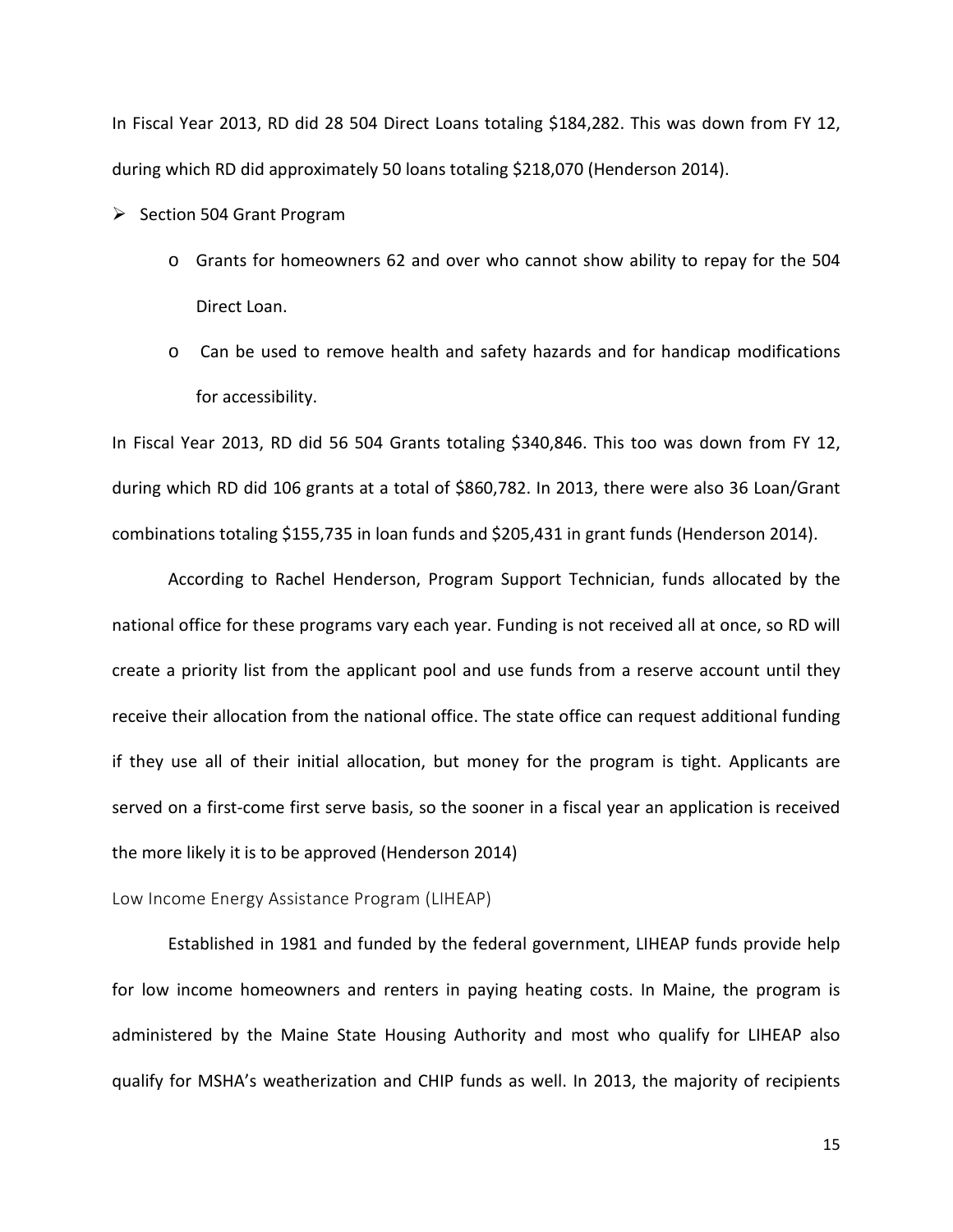had incomes at 100% or below of federal poverty levels and seniors made up 43% households granted LIHEAP funds. Federal support for the program has fallen in recent years. Maine's allocation alone has dropped from \$54.6m in 2010 to \$37.4m in 2013. Lack of adequate funding is a major threat to LIHEAP and leaves many vulnerable seniors without needed assistance (Campaign for Energy Home Assistance 2014).

#### <span id="page-17-0"></span>**Municipal**

Maine's cities and towns have numerous programs that are meant to ease housing cost burdens and bring homes up to higher safety and energy efficiency standards. These include General Assistance Programs that provide emergency relief to residents (in part for heating and utility expenses), home repair/renovation programs, and property tax homestead exemptions which grant reductions in tax owed based on length in home. Availability of some programs vary depending on the municipality and its budget. Funding for many of these types of programs comes primarily from federal Community Development Block Grants as well as state funding allocations. Municipal programs for housing repair/updates are highly vulnerable to budget cuts and shortfalls.

# <span id="page-17-1"></span>Non-Profit Agencies

Non-profit agencies play a critical role in providing services to Maine's seniors across the state. Not only do they offer direct services to those needing assistance, but they also act as a gateway to other available resources. Low income senior homeowners and renters looking for support as they age in place can turn to these agencies for help. In Maine, it is the Area Agencies on Aging and Community Action Programs that are the key organizations delivering services.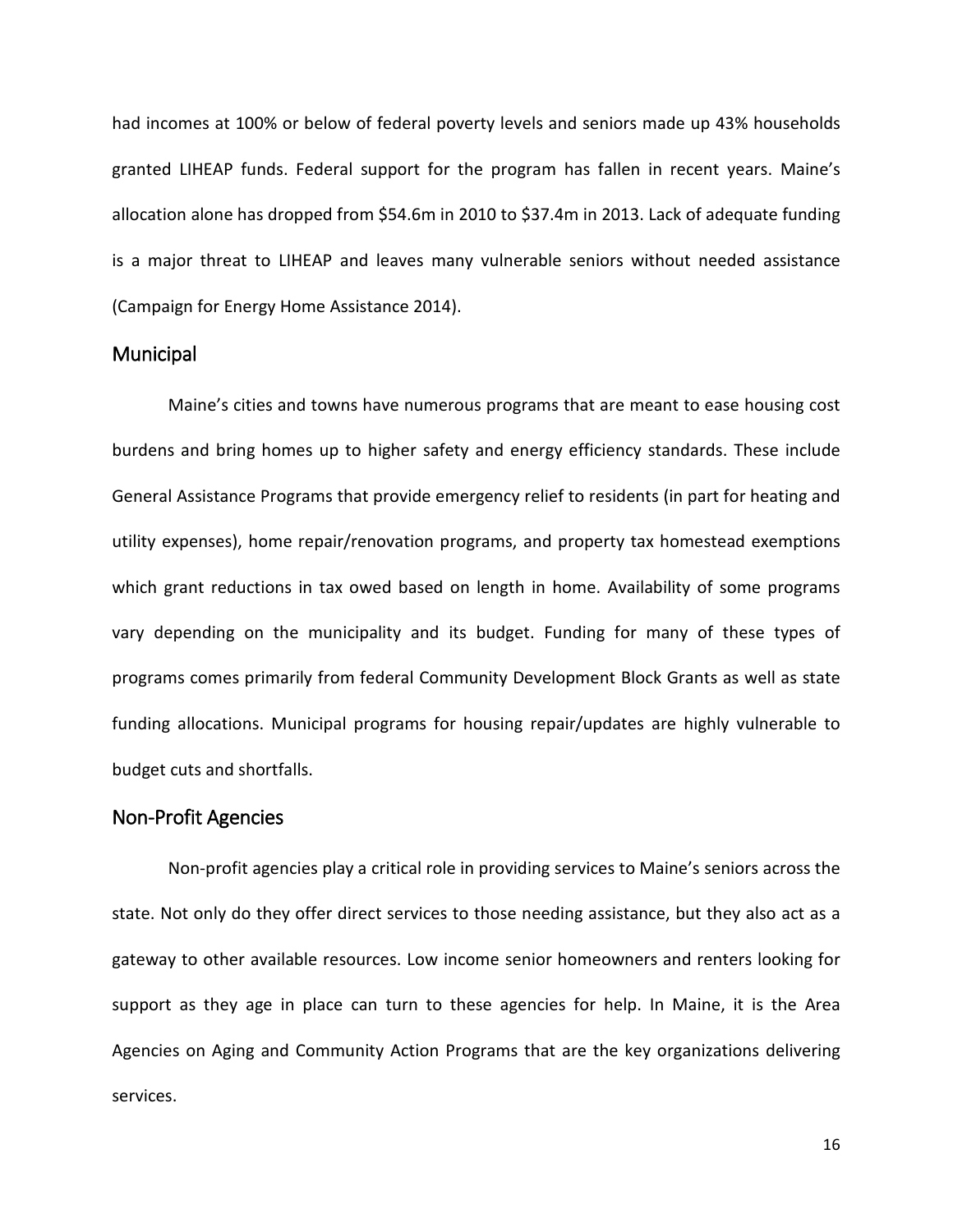<span id="page-18-0"></span>Maine Area Agencies on Aging

The Older Americans Act of 1965 (OOA) instituted a grant program for community social services, research, and other projects aimed at helping the country's seniors. While the original act was limited in scope, it eventually expanded. Out of the OOA came the Administration on Aging, a federal department that administers the grant program, and both state and area agencies on aging. This network of federal, state, and local agencies offers a wide range of services to all seniors, although particular attention has been given to those of lower income (Hudson 2010).

Maine has five Area Agencies on Aging (AAA) managed by the Maine Association of Area Agencies on Aging. These agencies offer a variety of referrals and direct services to seniors in their services areas, including legal and home healthcare assistance, community dining centers, and meals on wheels. With the exception of Eastern Area Agency on Aging, none of the AAAs offer direct home repair/modification programs, but will instead refer seniors to the appropriate agencies. As Maine ages, these agencies will become even more critical in directing successful aging in place policies and practices. The following is a list of Maine's AAAs and their service areas. Appendix B has contact information for each.

 $\triangleright$  Aroostook Area Agency on Aging

- o Aroostook
- $\triangleright$  Eastern Area Agency on Aging
	- o Hancock
	- o Penobscot
	- o Piscataquis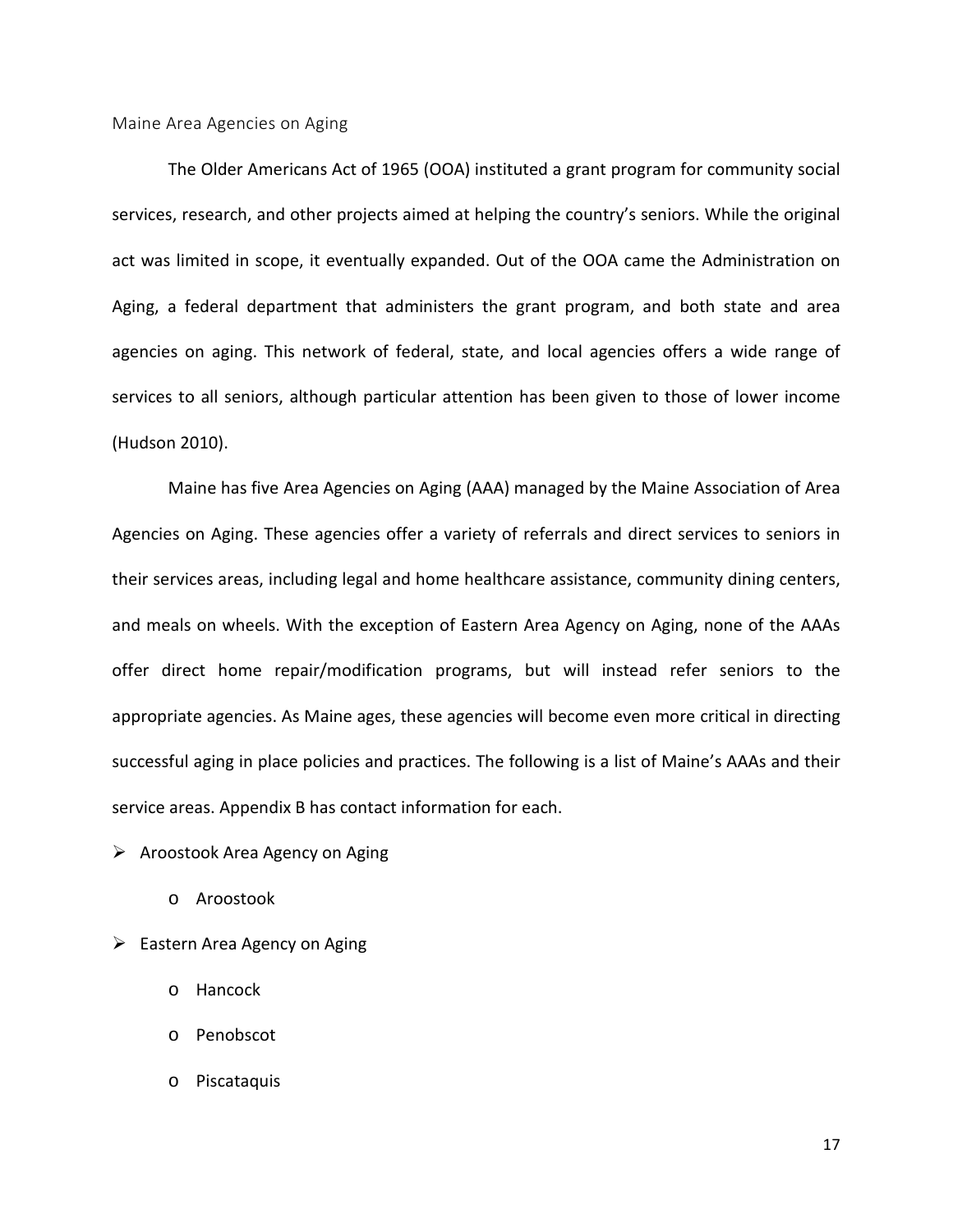#### o Washington

Eastern Area Agency on Aging is the only AAA to offer a home repair program directly. The agency's EZ Fix program is for those seniors who need minor home repairs and cleaning services. The work is done by per diem handymen on staff, as well as volunteers from the community. EZ Fix is available to all seniors in EAAA's service area; there are no income restrictions with this program, but for those who cannot pay the \$20/hour fee for the service, there are reduced rates based on income. The program is extremely popular, according to program manager John Holmes. In the Bangor area, the program averages 5 – 6 projects a week. However, outside of the Bangor service area, lack of volunteers affects the agency's ability to provide services. This is especially the case for Washington County and there are maybe  $1 - 2$  volunteers each in Hancock and Piscataquis Counties. Efforts to recruit more volunteers have not been successful. Lack of adequate funding is another barrier the agency faces in trying to reach more seniors in need (Holmes 2014).

- $\triangleright$  Southern Maine Area on Aging
	- o Cumberland
	- o York
- $\triangleright$  Seniors Plus
	- o Androscoggin
	- o Franklin
	- o Oxford
- $\triangleright$  Spectrum Generations
	- o Kennebec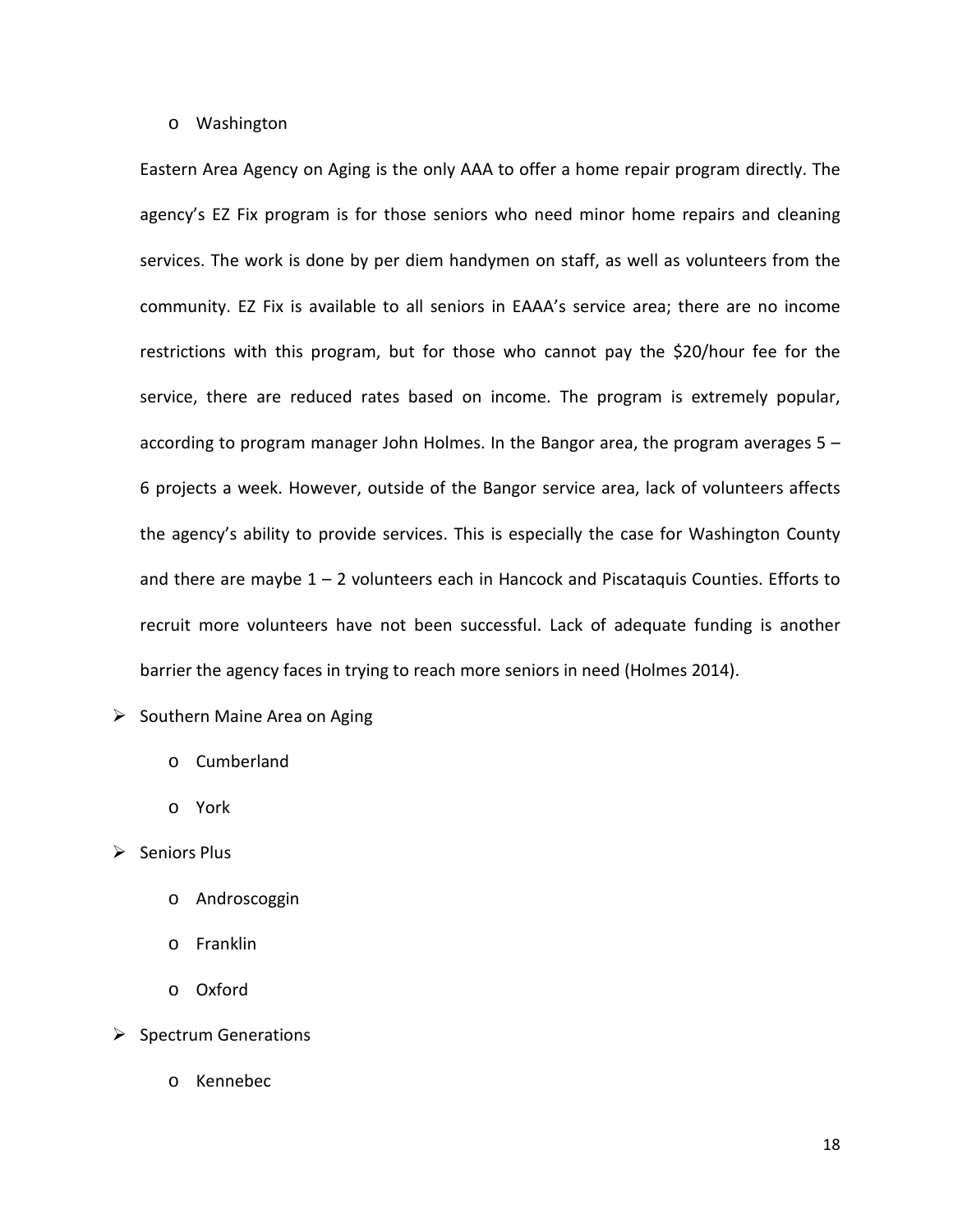- o Knox
- o Lincoln
- o Somerset
- o Waldo
- o Sagadahoc

#### <span id="page-20-0"></span>Community Action Programs (CAPs)

Community Action Program agencies were created by the Economic Opportunity Act of 1964 as part of President Johnson's War on Poverty initiative. These agencies work to combat poverty by providing programs and services to low income people across the country. There are 10 CAPs in Maine, managed by the Maine Community Action Association (Maine Community Action Association 2014). As mentioned earlier, CAPs are responsible for direct client servicing of MSHA's Elderly Hardship Grants. They take the applications and ensure compliance with income guidelines, work with contractors to verify all work is performed as contracted, and hold funds in escrow during the process. Although they do not service RD's 504 loan/grant programs, CAPs will refer seniors to RD directly.

The Maine Keeping Seniors Home Program, ongoing since 2004, is a collaborative effort between all CAPs in the state to support aging in place policies and practices for low income seniors 60 years and older. The program has assisted nearly 3,000 since its inception 10 years ago. Home repair/modifications and energy assistance are stated as the two main needs for low income senior homeowners. Since 2004, the program has done almost 2,000 home safety assessments, over 1,200 energy saving measures, and just over 1,500 accessibility modifications and home repairs (Maine Association of Area Agencies on Aging 2014).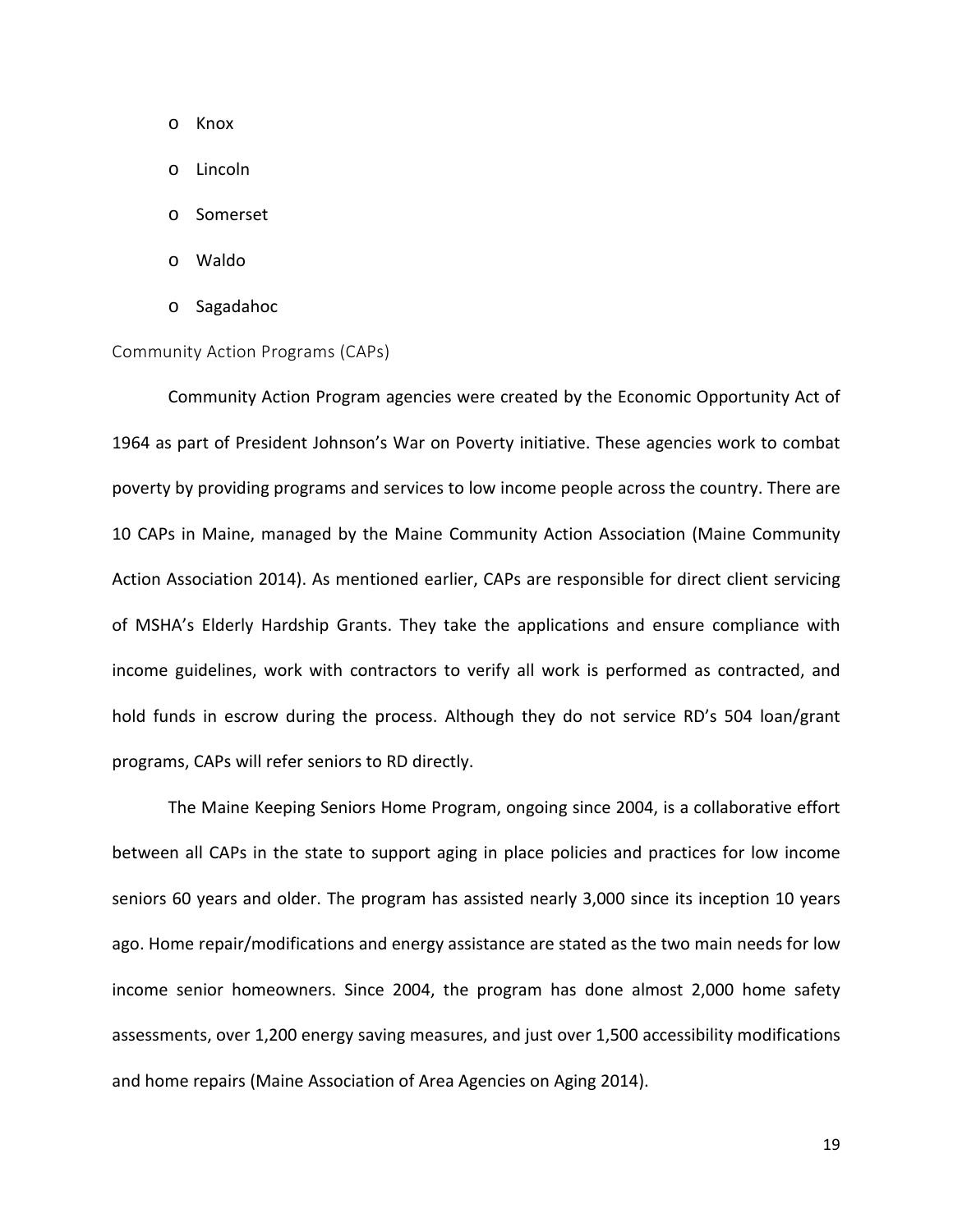The following are Maine's CAPs and their service areas. Appendix B lists contact information.

- $\triangleright$  Aroostook County Action Program (ACAP)
	- o Aroostook
- Midcoast Maine Community Action (MMCA)
	- o Lincoln
	- o Sagadahoc
- $\triangleright$  Community Concepts (CCI)
	- o Oxford
	- o Androscoggin
- $\triangleright$  Kennebec Valley Community Action Program (KVCAP)
	- o Somerset
	- o Kennebec
- $\triangleright$  PENQUIS
	- o Piscataquis
	- o Penobscot
	- o Knox
- $\triangleright$  Opportunity Alliance
	- o Cumberland
- Waldo Community Action Partners (WCAP)
	- o Waldo
- Washington Hancock Community Agency (WHCA)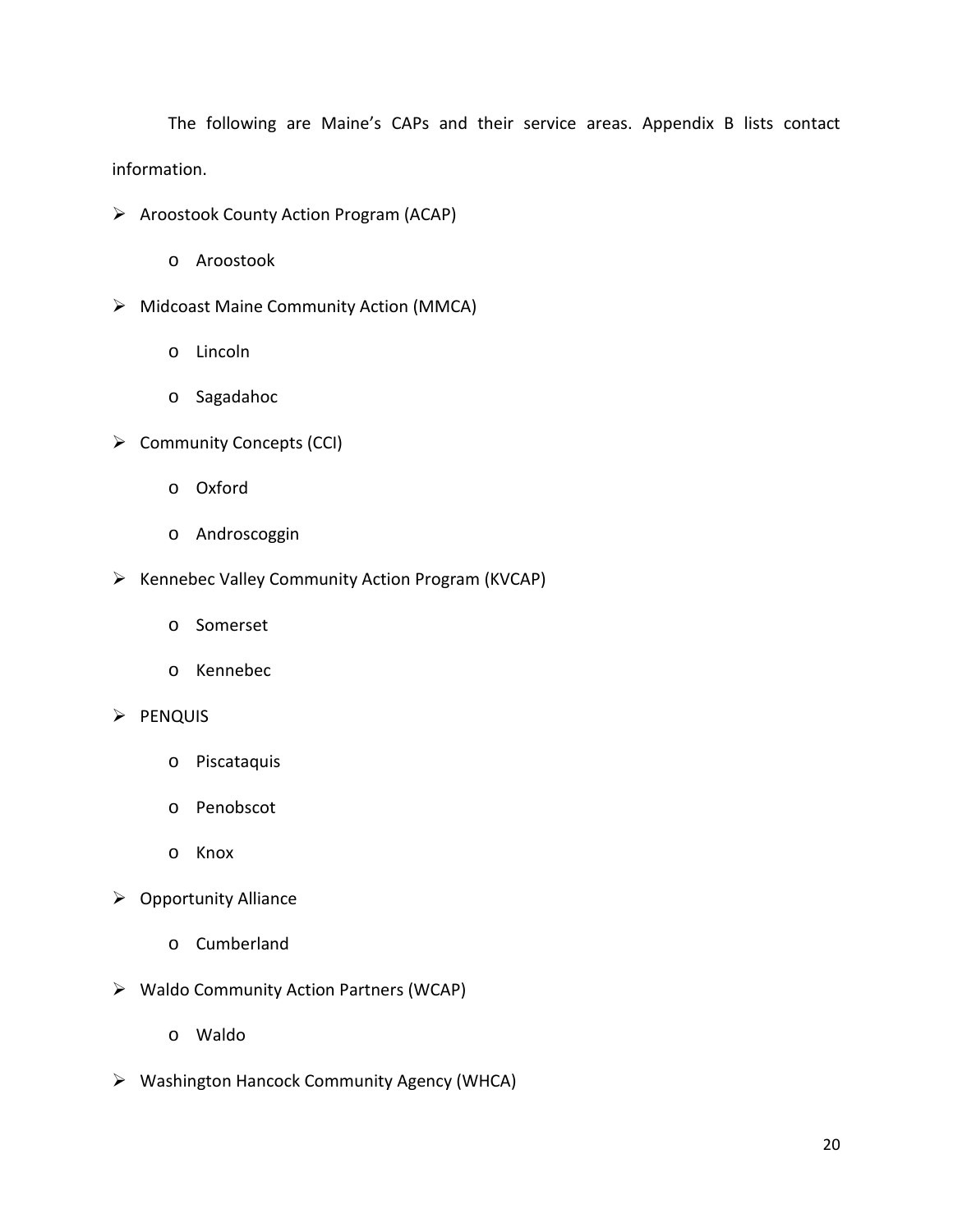- o Washington
- o Hancock
- Western Maine Community Action (WMCA)
	- o Franklin
- $\triangleright$  York County Community Action Program (YCCAP)
	- o York

#### <span id="page-22-0"></span>FINDINGS

There is a clear need for home repair/modification and energy efficiency programs to make homes more suitable and affordable for seniors aging in place. In answer to the first part of my research question, I have identified several programs for seniors who need assistance with home repairs and updates. Maine is fortunate to have a high number of specialized agencies and organizations that work hard at helping seniors live active, healthy, and safe lives and that understand the critical needs many seniors have when it comes to their housing. As for the second part of my research question, I do not believe that these groups are reaching enough seniors. Based on my interpretation of the data collected as well as input from program specialists, the following have been identified as the major barriers to reaching enough seniors in need.

 $\triangleright$  Lack of Funding

Lack of adequate funding is the primary barrier. Many of these programs are reliant on funding sources that are not consistent, leaving the level of services to fluctuate from year to year. With the country's recent recession, funding sources have dried up even more and greater numbers of our vulnerable seniors are left without much needed assistance. Both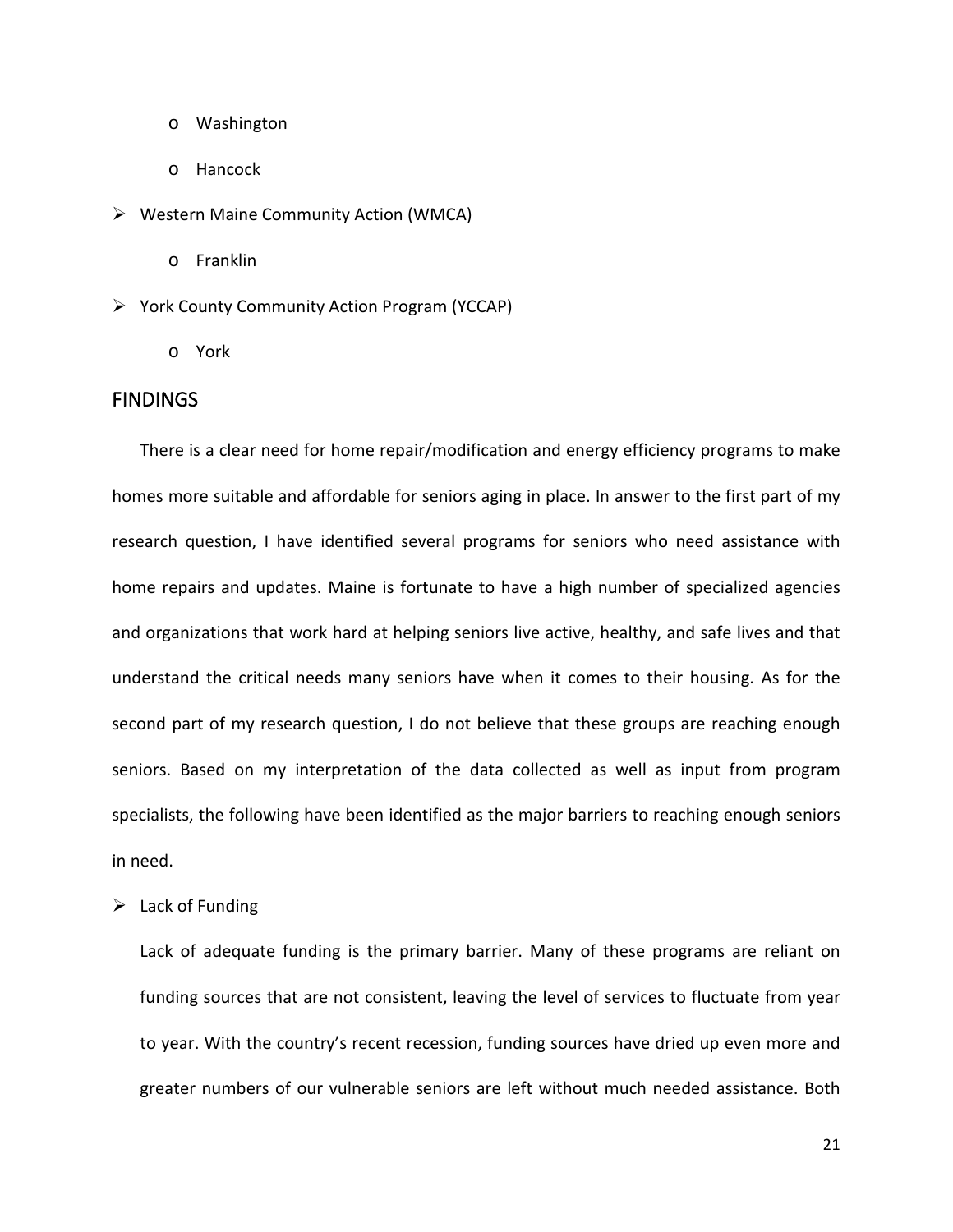MSHA and RD have waiting lists for their home repair grants and must stretch their dollars and fund smaller projects in order to reach more seniors. EAAA's EZ Fix problem is very popular but again lack of funding prevents the agency from assisting more seniors, particularly in their more remote service areas.

 $\triangleright$  Lack of Awareness

Many seniors simply do not know that there are services and programs available to help them fix their homes. Per the 2012 Elder Services Needs Assessment, 30% of seniors polled stated they did not know how to find out about available elder services in their communities (not limited to home repair) (Critical Insights 2012). According to Rachel Henderson from the state's Rural Development office, RD does not have an advertising budget, so they rely on referrals from the AAAs, CAPs, other senior advocacy groups, doctors, and word of mouth referrals from grant recipients (Henderson 2014). Maine's AAAs and CAPs have informative websites, but only 11% of seniors use the internet to research services (Critical Insights 2012). Agencies and non-profits providing senior assistance work hard to get the word out to seniors in their services areas but increased awareness is a necessity and will reduce the number of seniors who go without help.

 $\triangleright$  Lack of Willingness to Ask for Help

Some seniors are unwilling to ask for assistance when it is needed. This could be in part to a strong sense of pride and independence, concern that someone else might need more help and thereby be deprived of resources, or a reluctance to accept help without paying for it (in the case of volunteer or reduced/no fee programs). Fear of strangers and of allowing unknown people into their homes is another issue that some seniors, especially older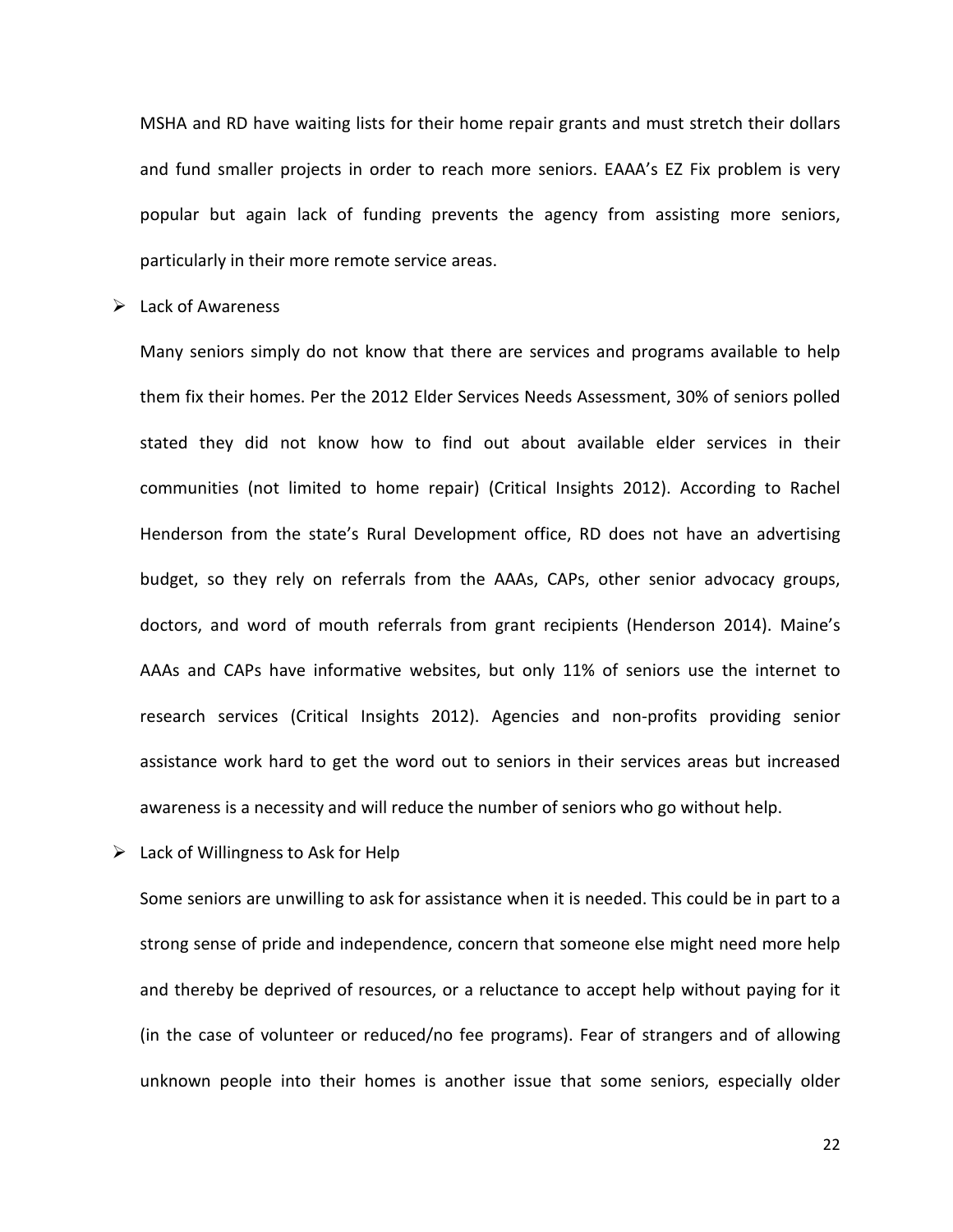women and those in isolated areas, might have that would prevent them from reaching out. Lack of willingness could possibly be addressed through word of mouth referrals and by increased education on the part of service groups.

### <span id="page-24-0"></span>**CONCLUSION**

Whether by choice or by circumstance, the majority of seniors are aging in place. For most, it is their desired option, but many have no other feasible alternatives. As Maine continues to age at its current pace, its higher population of low income seniors and its older housing stock mean more action must be taken to ensure seniors are able to age in place safely and affordably. The ability to properly maintain, repair, and modify homes as needed is a critical component of successful aging in place. For low income seniors, home repair/modification and energy efficiency programs are essential. Seniors who might not qualify for income-based assistance but still live on fixed incomes and limited resources also need support to make their homes more suitable and to reduce their housing cost burden. There will always be seniors in need that are not serviced by current programs due to either lack of available funding, awareness of available programs, or the ability and/or to access resources, but these are not impossible hurdles to overcome. More funding must be made available to agencies and organizations serving the senior population. With adequate resources, these groups will be better positioned to raise awareness of available programs and to provide more seniors with home repair/modification assistance and energy efficiency updates.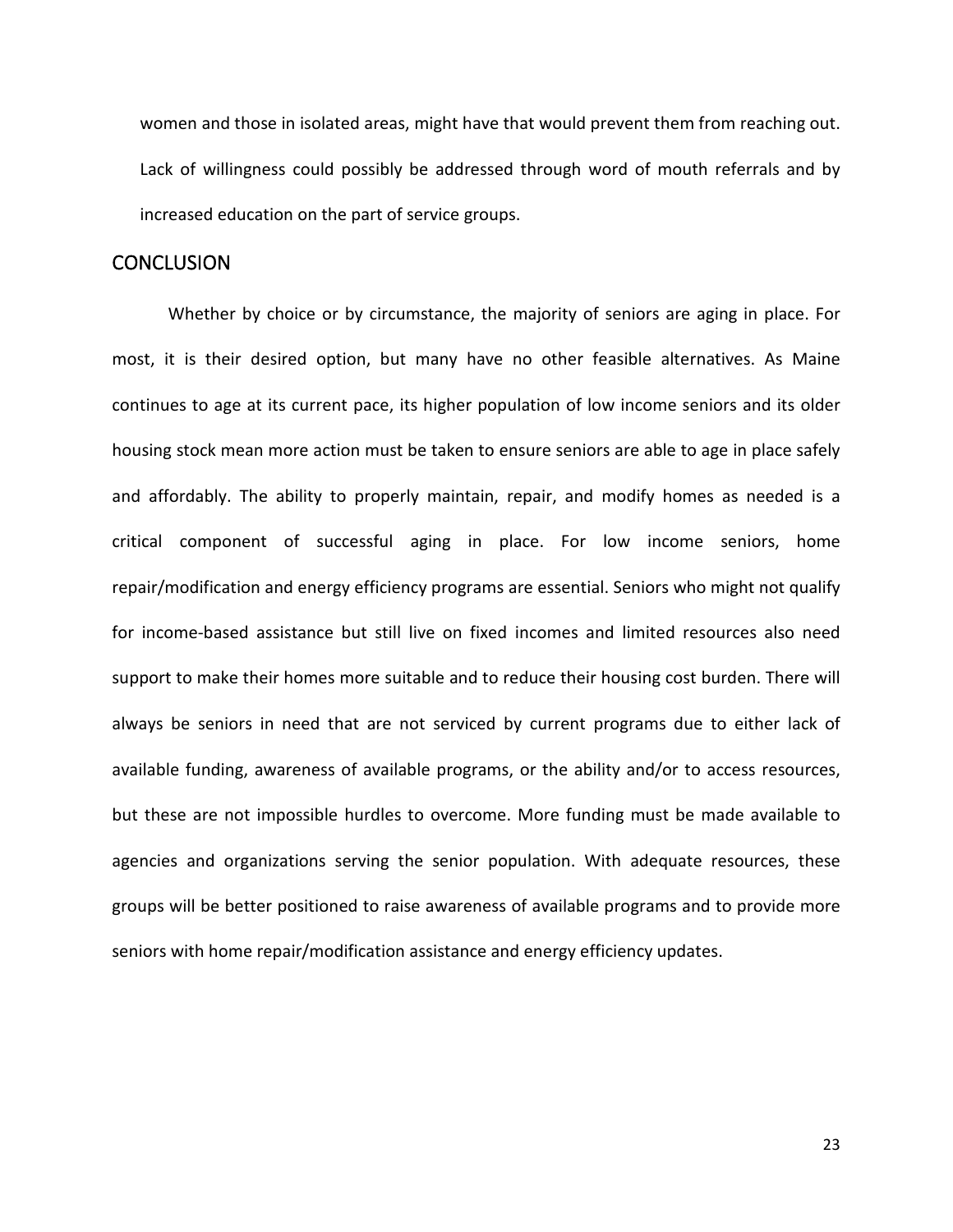# <span id="page-25-0"></span>APPENDIX A- AGENCIES ON AGING

Aroostook Agency on Aging 1 Edgemont Drive, Suite 2 Presque Isle ME 04769 207-764-3396 1-800-439-1789 [Information@aroostookaging.org](mailto:Information@aroostookaging.org)

Eastern Area Agency on Aging 450 Essex Street Bangor ME 04401 207-941-2865 1-800-432-7812 [info@eaaa.org](mailto:info@eaaa.org)

Southern Maine Area on Aging 136 U.S. Route One Scarborough ME 04074 207-396-6500 1-800-427-7411 [info@smaaa.org](mailto:info@smaaa.org)

**SeniorsPlus** 8 Falcon Road Lewiston ME 04240 1-800-427-1241 [info@seniorsplus.org](mailto:info@seniorsplus.org)

Spectrum Generations One Weston Court, Suite 203 Augusta ME 04338 1-800-639-1553 [spectrum@spectrumgenerations.org](mailto:spectrum@spectrumgenerations.org)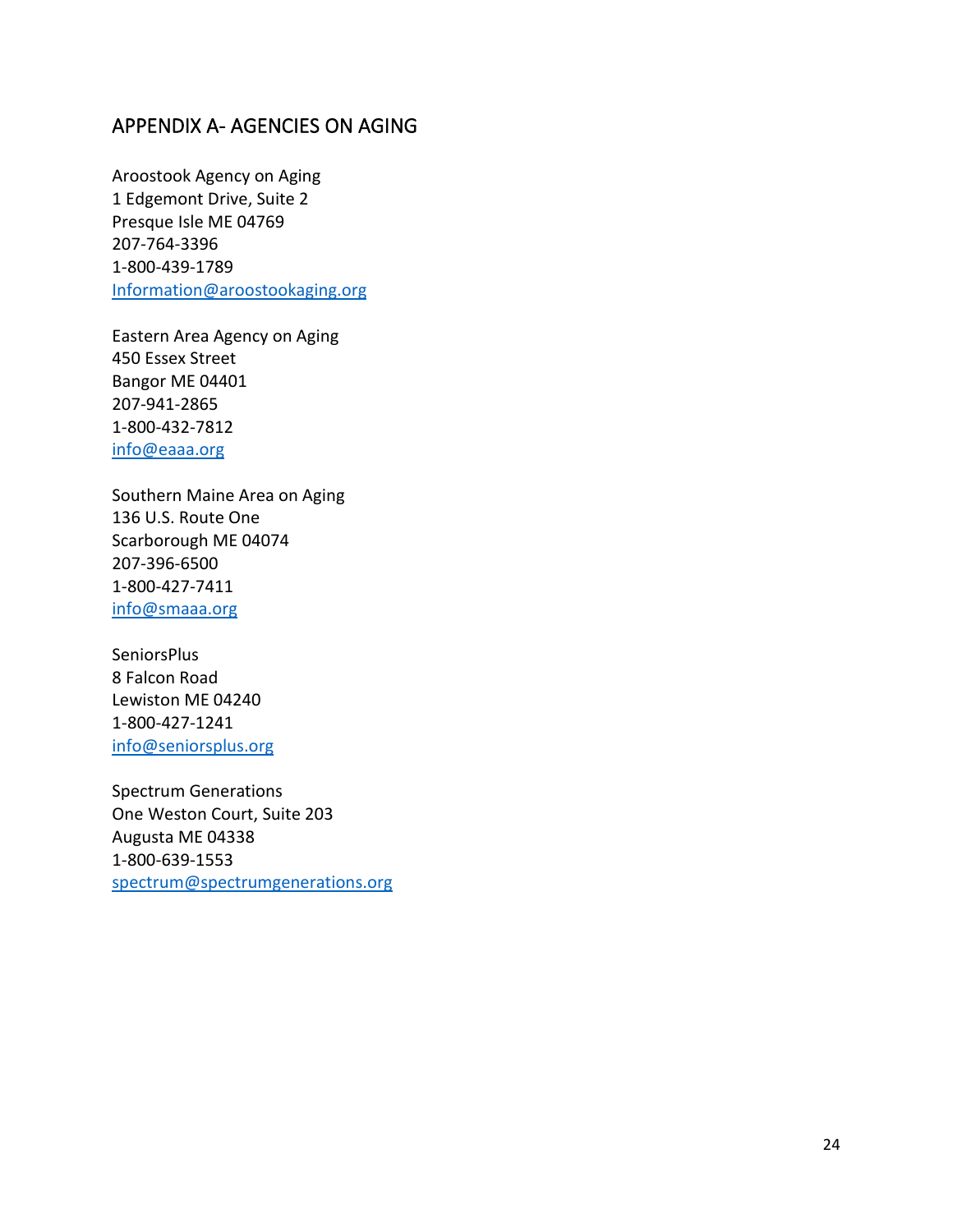# <span id="page-26-0"></span>APPENDIX B- COMMUNITY ACTION PROGRAMS

#### **Aroostook County Action Program**

771 Main Street 88 Fox Street Presque Isle ME 04769 Madawaska ME 04756 207-764-3721 207-728-6345 <http://www.acap-me.org/index.cfm>

40 Alfalfa Avenue 91 Military Street Fort Kent ME 04743 Houlton ME 04730 207-834-5135 207-532-5311

#### **Midcoast Maine Community Action**

34 Wing Farm Parkway Bath ME 04530 207-442-7963 <http://midcoastmainecommunityaction.org/>

#### **Community Concepts**

240 Bates Street 17 Market Square Lewiston ME 04240 South Paris ME 04281 207-795-4065 207-743-7716 <http://www.community-concepts.org/>

248 Main Street Wilton ME 04294 207-645-9512

#### **Kennebec Valley Community Action Program**

97 Water Street 28 Mary Street Waterville ME 04901 Skowhegan ME 04976 207-859-1500 207-474-8487 <http://www.kvcap.org/>

22 Amory Street Augusta ME 04330 207-622-4761

#### **PENQUIS**

22 Harlow Street 50 North Street Bangor ME 04401 Dover-Foxcroft ME 207-973-3500 207-564-7116 <http://www.penquis.org/index.php>

#### **PENQUIS cont.**

207-794-3093 207-596-0361

40A Main Street 315 Main Street, St 205 Lincoln ME 04457 Rockland ME 04841

#### **Opportunity Alliance**

50 Monument Square Portland ME 04101 207-523-5049 <http://www.opportunityalliance.org/>

#### **Waldo Community Action Partners**

9 Field Street Belfast ME 04915 207-338-6809 <http://waldocap.org/>

#### **Washington Hancock Community Agency**

248 Bucksport Road 7 VIP Drive Ellsworth ME 04605 Machias ME 04654 207-664-2424 207-259-5015 <http://www.whcacap.org/>

#### **Western Maine Community Action**

20A Church Street East Wilton ME 04234 207-645-3764 <http://wmca.org/>

#### **York County Community Action Program**

| 6 Spruce Street       | 15 York Street, Bldg 9 |
|-----------------------|------------------------|
| York ME 04073         | Biddeford ME 04005     |
| 207-324-5762          | 207-283-2402           |
| http://www.yccac.org/ |                        |

120 Rogers Road Kittery ME 03904 207-439-1973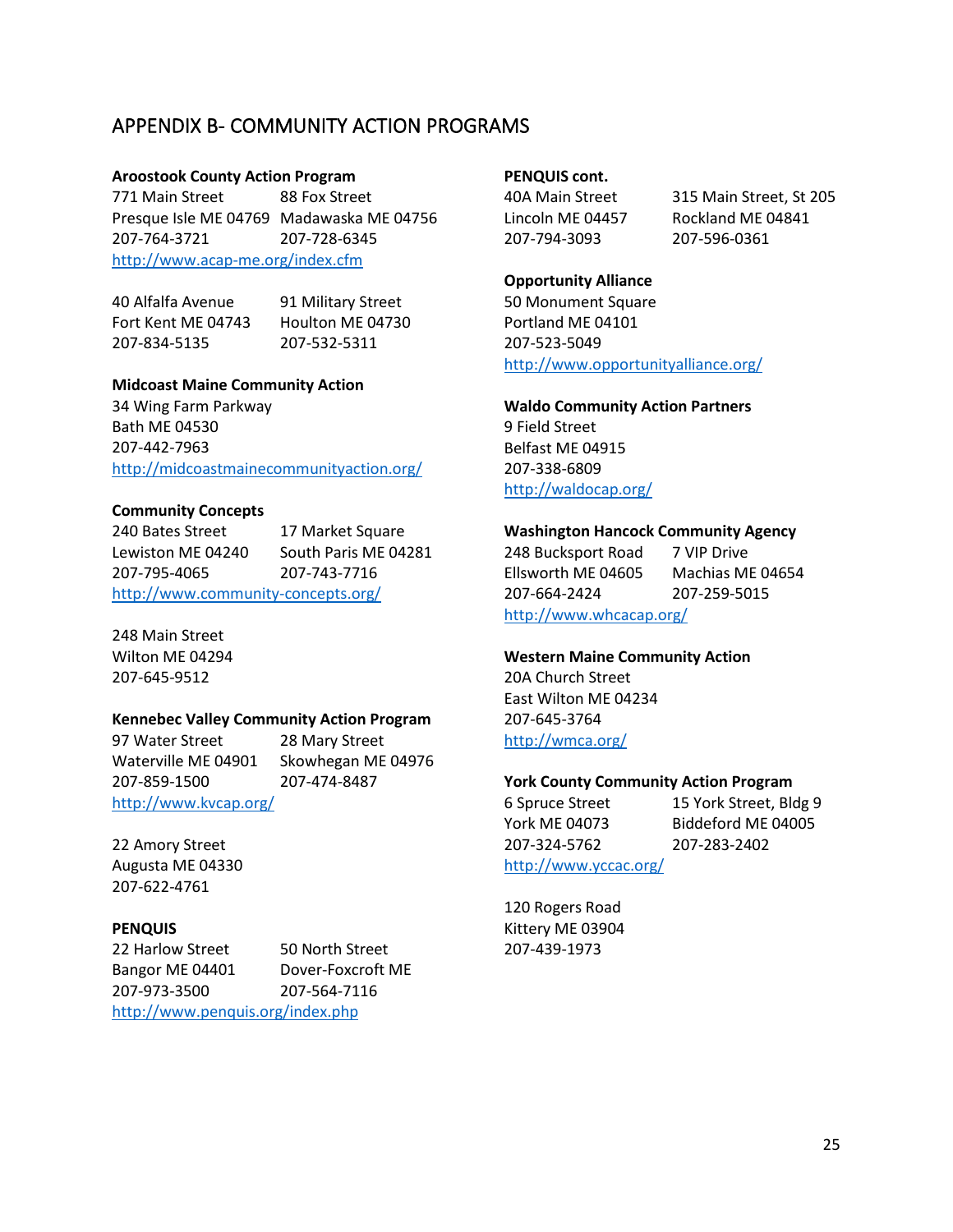# <span id="page-27-0"></span>REFERENCES

- AARP Public Policy Institute. *Housing Policy Solutions to Support Aging in Place.* Fact Sheet 172, Washington. DC: AARP, 2010.
- Bouchard, Kelly. "Stories of Struggle: The Crisis in Housing." *Maine Sunday Telegram*, 2013.
- Burke, Amanda, interview by Andrea Westbye. *Single Family Housing Area Specialist* (April 14, 2014).
- Campaign for Energy Home Assistance. "LIHEAP Action Center: Maine Fact Sheet." *LIHEAP.org.* 2014. http://liheap.org/assets/fact\_sheets/2014/Maine\_Fact\_Sheet\_2014.pdf (accessed March 2014).
- *Centers for Disease Control and Prevention.* October 2012. http://www.cdc.gov/healthyplaces/healthtopics/healthyaging.htm (accessed February 2014).
- Colgan, Charles S. *Maine's Aging Economy and the Economy of Aging.* Portland: Muskie School of Public Service, University of Southern Maine, 2006.
- Critical Insights. "Maine Elder Services Needs Assessment: Summary Report of Findings." 2012.
- Farber, Nicholas, Douglas Shinkle, Jana Lynott, Wendy Fox-Grage, and Rodney Harrell. *Aging in Place: A State Survey of Livability Policies and Practices.* National Conference of State Legislatures and the AARP Public Policy Institute, 2011.
- Federal Interagency Forum on Aging-Related Statistics. *Older Americans 2012: Key Indicators of Well-Being.* Washington, D.C.: U.S. Government Printing Office, 2012.
- Governor's Energy Office. *Archived Heating Fuel Prices.* 2014. http://maine.gov/energy/fuel\_prices/index.shtml (accessed May 2014).
- Henderson, Rachel. April 23, 2014.
- Holmes, John, interview by Andrea Westbye. *Eastern Area Agency on Aging EZ Fix Program Manager* (April 29, 2014).
- Howden, Lindsay M., Julie A. Meyer. *Age and Sex Composition: 2010.* U.S. Census Briefs, Washington, D.C.: U.S. Government Printing Office, 2011.
- Hudson, Robert B., ed. *The New Politics of Old Age Policy.* 2nd Edition. Baltimore: The Johns Hopkins University Press, 2010.
- Maine Association of Area Agencies on Aging. *A Quick Look at Keeping Seniors Home Performance.* Handout, Maine Association of Area Agencies on Aging, 2014.